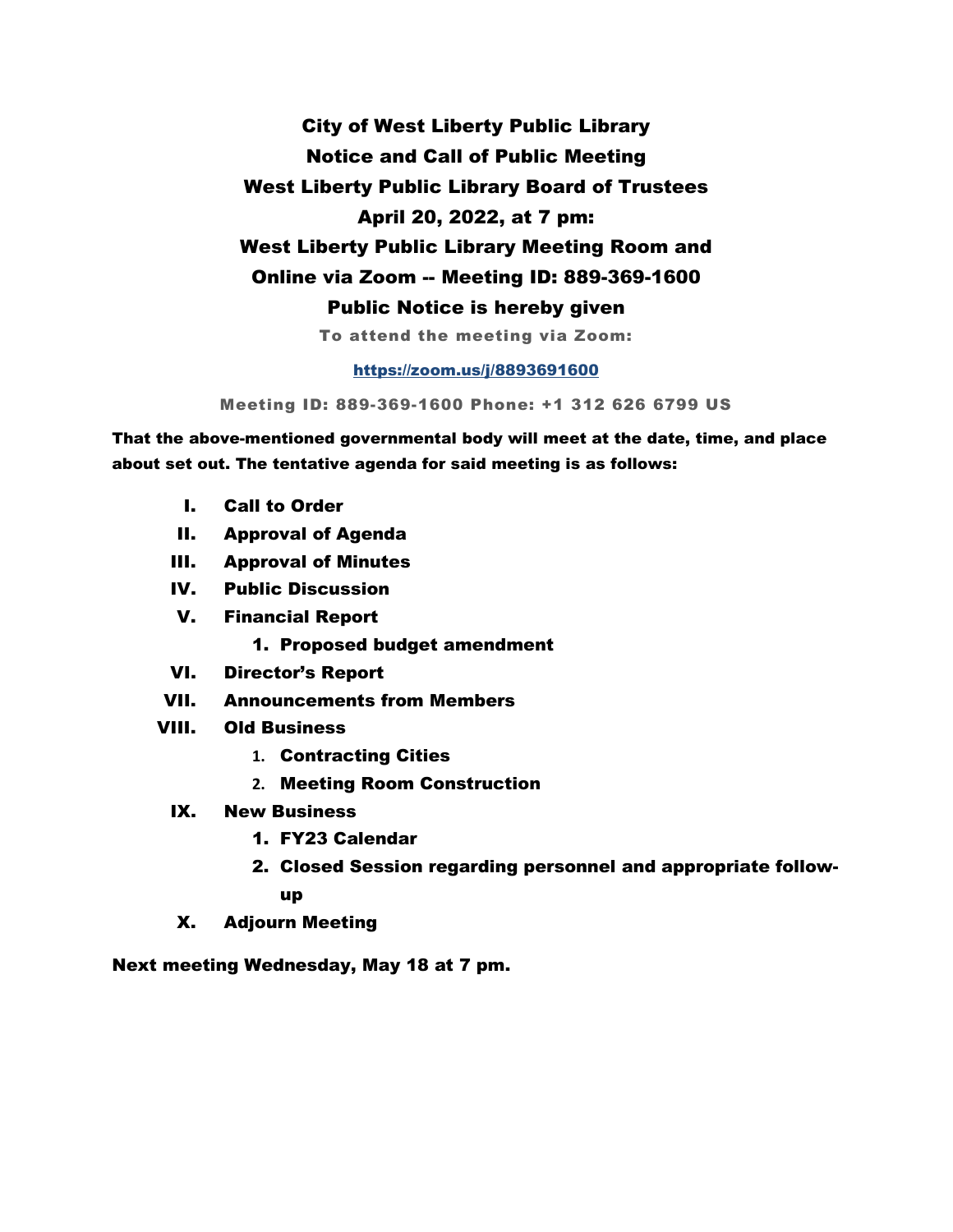<u>ENTERPRISE</u><br>OPERATIONS-ENTERPRISE

OTHER ACTIVITIES<br>TRANSFERS OUT

# 4-07-2022 07:02 PM CITY OF WEST LIBERTY PAGE: 1

|                                              | REVENUE & EXPENSE REPORT (UNAUDITED) | AS OF: MARCH 31ST, 2022  |                               |                         |                          |
|----------------------------------------------|--------------------------------------|--------------------------|-------------------------------|-------------------------|--------------------------|
| 134-LIBRARY TRUST<br>FINANCIAL SUMMARY       |                                      |                          |                               |                         | 75.00% OF YEAR COMP.     |
|                                              | <b>CURRENT</b><br><b>BUDGET</b>      | <b>CURRENT</b><br>PERIOD | YEAR TO DATE<br><b>ACTUAL</b> | $8$ OF<br><b>BUDGET</b> | BUDGET<br><b>BALANCE</b> |
| REVENUE SUMMARY                              |                                      |                          |                               |                         |                          |
| CULTURE & RECREATION                         |                                      |                          |                               |                         |                          |
| LIBRARY                                      | 0.00                                 | 10,000.00                | 31,500.00                     | 0.00(                   | 31, 500.00)              |
| LIBRARY BUILDING PROJECT                     | 500.00                               | 0.00                     | 832.42                        | $166.48$ (              | 332.42)                  |
| KENNETH MOSHER TRUST                         | 0.00                                 | 0.00                     | 0.00                          | 0.00                    | 0.00                     |
| WILMA DUTTON TRUST<br>VIRGINIA BARCLAY TRUST | 0.00<br>0.00                         | 0.00<br>0.00             | 0.00<br>0.00                  | 0.00<br>0.00            | 0.00<br>0.00             |
| ELIASON TRUST                                | 0.00                                 | 0.00                     | 0.00                          | 0.00                    | 0.00                     |
| TOTAL CULTURE & RECREATION                   | 500.00                               | 10,000.00                |                               | 32, 332.42 6, 466.48 (  | 31,832.42)               |
| ENTERPRISE                                   |                                      |                          |                               |                         |                          |
| OPERATIONS-ENTERPRISE                        | 0.00                                 | 0.00                     | 0.00                          | 0.00                    | 0.00                     |
| TOTAL ENTERPRISE                             | 0.00                                 | 0.00                     | 0.00                          | 0.00                    | 0.00                     |
| <b>TOTAL REVENUES</b>                        | 500.00                               | 10,000.00                |                               | $32,332,42$ 6,466.48 (  | 31,832.42)               |
| EXPENDITURE SUMMARY                          |                                      |                          |                               |                         |                          |
| CULTURE & RECREATION                         |                                      |                          |                               |                         |                          |
| LIBRARY                                      | 0.00                                 | 0.00                     | 36, 393.07                    | $0.00$ (                | 36, 393.07)              |
| LIBRARY BUILDING PROJECT                     | 0.00                                 | 0.00                     | 0.00                          | 0.00                    | 0.00                     |
| KENNETH MOSHER TRUST                         | 0.00                                 | 0.00                     | 0.00                          | 0.00                    | 0.00                     |
| WILMA DUTTON TRUST                           | 0.00                                 | 0.00                     | 0.00                          | 0.00                    | 0.00                     |
| VIRGINIA BARCLAY TRUST                       | 0.00                                 | 0.00                     | 0.00                          | 0.00                    | 0.00                     |
| ELIASON TRUST                                | 0.00                                 | 0.00                     | 0.00                          | 0.00                    | 0.00                     |
| TOTAL CULTURE & RECREATION                   | 0.00                                 | 0.00                     | 36, 393.07                    | 0.00(                   | 36, 393.07               |

 OPERATIONS-ENTERPRISE 0.00 0.00 0.00 0.00 0.00 TOTAL ENTERPRISE 0.00 0.00 0.00 0.00 0.00

 TRANSFERS OUT 70,000.00 0.00 0.00 0.00 70,000.00 TOTAL OTHER ACTIVITIES  $\qquad \qquad 20,000.00$   $\qquad \qquad 0.00$   $\qquad \qquad 0.00$   $\qquad \qquad 0.00$   $\qquad \qquad 70,000.00$ TOTAL EXPENDITURES 70,000.00 0.00 36,393.07 51.99 33,606.93 ============= ============= ============= ======= ============= REVENUES OVER/(UNDER) EXPENDITURES ( 69,500.00) 10,000.00 ( 4,060.65) ( 65,439.35)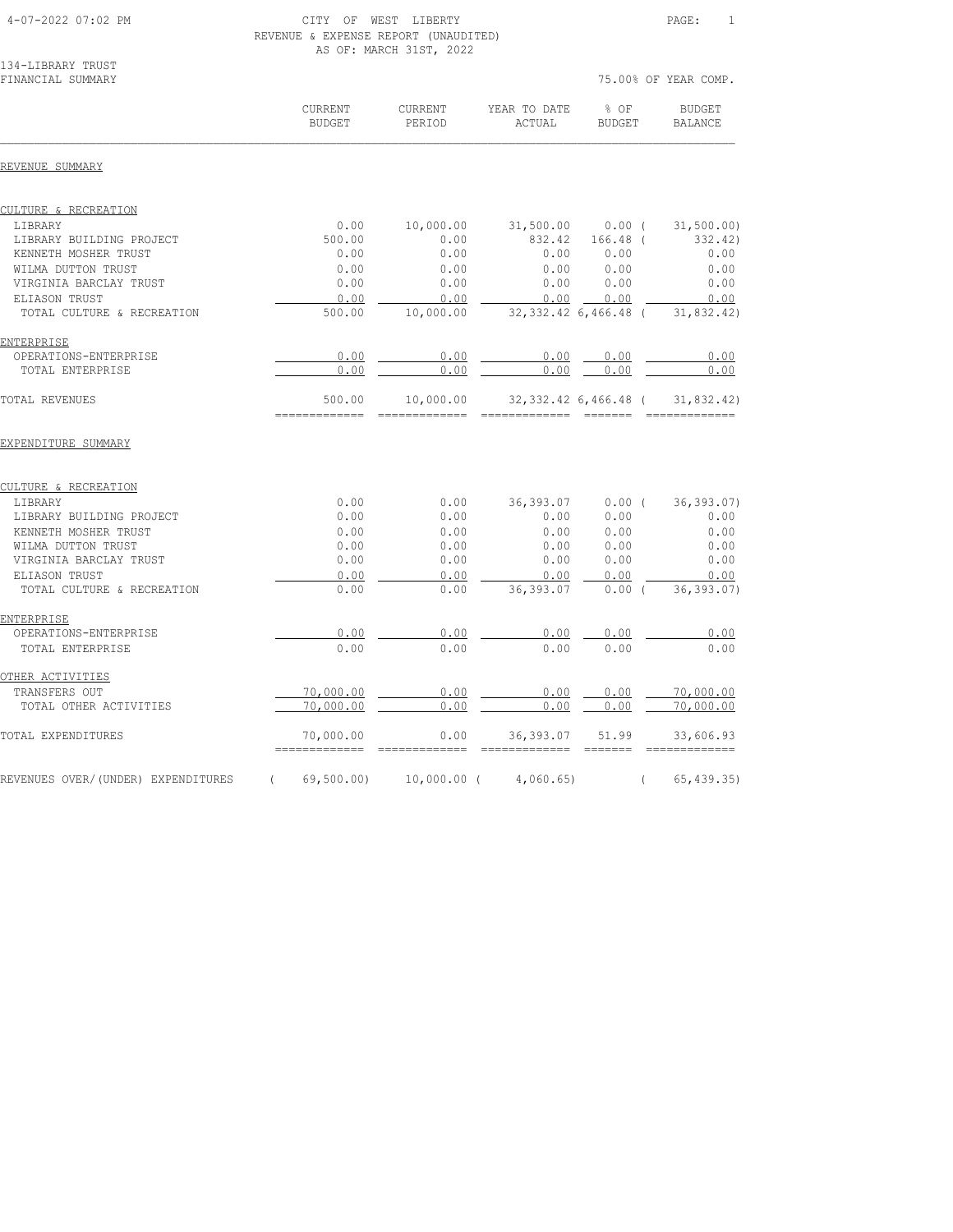| 4-07-2022 07:02 PM                       | CTTY<br>OF    | WEST<br>LIBERTY              |              |               | 2<br>PAGE:           |
|------------------------------------------|---------------|------------------------------|--------------|---------------|----------------------|
| REVENUE                                  |               | & EXPENSE REPORT (UNAUDITED) |              |               |                      |
|                                          |               | AS OF: MARCH 31ST, 2022      |              |               |                      |
| 134-LIBRARY TRUST                        |               |                              |              |               |                      |
| CULTURE & RECREATION                     |               |                              |              |               | 75.00% OF YEAR COMP. |
| LIBRARY                                  |               |                              |              |               |                      |
|                                          |               |                              |              |               |                      |
|                                          | CURRENT       | CURRENT                      | YEAR TO DATE | % OF          | BUDGET               |
| <b>REVENUES</b>                          | <b>BUDGET</b> | PERIOD                       | ACTUAL       | <b>BUDGET</b> | <b>BALANCE</b>       |
|                                          |               |                              |              |               |                      |
|                                          |               |                              |              |               |                      |
| MISCELLANEOUS                            |               |                              |              |               |                      |
| 134-4-410-2-4705 CONTRIBUTIONS - GIFTS/G | 0.00          | 10,000.00                    | 31,500.00    | 0.00(         | 31, 500.00)          |
| 134-4-410-2-4710 RAGBRAI FUNDRAISING     | 0.00          | 0.00                         | 0.00         | 0.00          | 0.00                 |
| TOTAL MISCELLANEOUS                      | 0.00          | 10,000.00                    | 31,500.00    | $0.00$ (      | 31,500.00)           |
|                                          |               |                              |              |               |                      |
| OTHER FINANCING USES                     |               |                              |              |               |                      |
| 134-4-410-4-4830 TRANSFERS IN            | 0.00          | 0.00                         | 0.00         | 0.00          | 0.00                 |
| TOTAL OTHER FINANCING USES               | 0.00          | 0.00                         | 0.00         | 0.00          | 0.00                 |
|                                          |               |                              |              |               |                      |
| TOTAL LIBRARY                            | 0.00          | 10,000.00                    | 31,500.00    | $0.00$ (      | 31,500.00)           |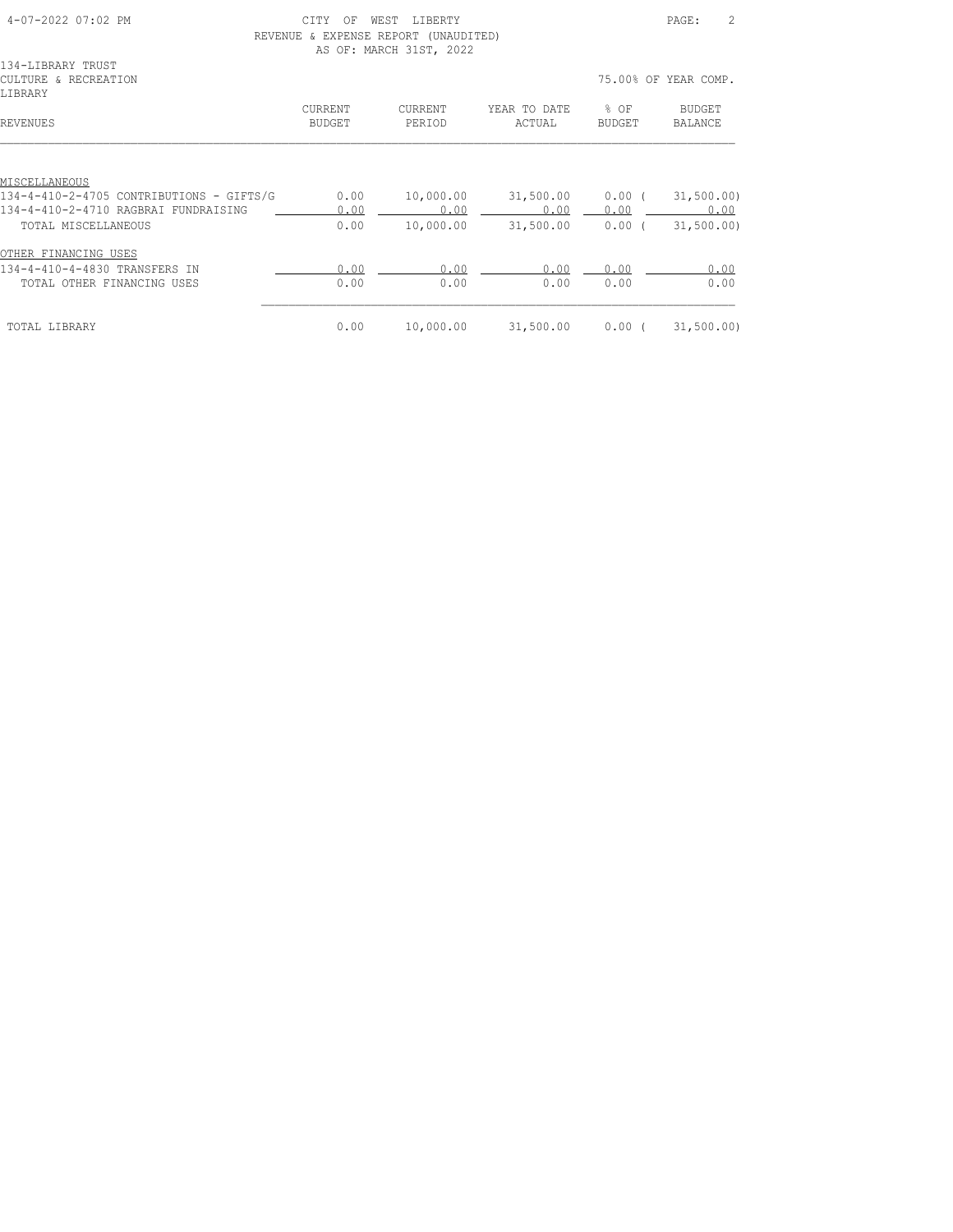| 4-07-2022 07:02 PM                                                    | <b>CTTY</b><br>OF. | WEST LIBERTY<br>REVENUE & EXPENSE REPORT (UNAUDITED)<br>AS OF: MARCH 31ST, 2022 |                                    |                 | 3<br>PAGE:                  |
|-----------------------------------------------------------------------|--------------------|---------------------------------------------------------------------------------|------------------------------------|-----------------|-----------------------------|
| 134-LIBRARY TRUST<br>CULTURE & RECREATION<br>LIBRARY BUILDING PROJECT |                    |                                                                                 |                                    |                 | 75.00% OF YEAR COMP.        |
| <b>REVENUES</b>                                                       | CURRENT<br>BUDGET  | CURRENT<br>PERIOD                                                               | YEAR TO DATE 8 OF BUDGET<br>ACTUAL |                 | BUDGET BALANCE              |
| TAXES                                                                 |                    |                                                                                 |                                    |                 |                             |
| 134-4-411-4-4090 LOCAL OPTION SALES TAX 0.00                          |                    | 0.00                                                                            | $0.00$ $0.00$ $0.00$ $0.00$        |                 |                             |
| TOTAL TAXES                                                           | 0.00               | 0.00                                                                            | 0.00                               | 0.00            | 0.00                        |
| USE OF MONEY & PROPERTY                                               |                    |                                                                                 |                                    |                 |                             |
| 134-4-411-4-4300 INTEREST INCOME 500.00 0.00                          |                    |                                                                                 | 807.42 161.48 (                    |                 | 307.42)                     |
| 134-4-411-4-4302 INTEREST INCOME - LIBR 0.00                          |                    | 0.00                                                                            |                                    |                 | $0.00$ $0.00$ $0.00$ $0.00$ |
| TOTAL USE OF MONEY & PROPERTY                                         | 500.00             | 0.00                                                                            |                                    | 807.42 161.48 ( | 307.42)                     |
| MISCELLANEOUS                                                         |                    |                                                                                 |                                    |                 |                             |
| $134-4-411-2-4705$ CONTRIBUTIONS - GIFTS/G $0.00$                     |                    | 0.00                                                                            | 25.00 0.00 (25.00)                 |                 |                             |
| 134-4-411-2-4707 CONTRIBUTIONS - BUILDIN                              | 0.00               | 0.00                                                                            | 0.00                               |                 | $0.00$ 0.00                 |
| 134-4-411-2-4710 REIMBURSEMENTS                                       | 0.00               | 0.00                                                                            |                                    |                 | $0.00$ $0.00$ $0.00$        |
| TOTAL MISCELLANEOUS                                                   | 0.00               | 0.00                                                                            | 25.00                              | $0.00$ (        | 25.00                       |
| TOTAL LIBRARY BUILDING PROJECT                                        | 500.00             | 0.00                                                                            |                                    | 832.42 166.48 ( | 332.42)                     |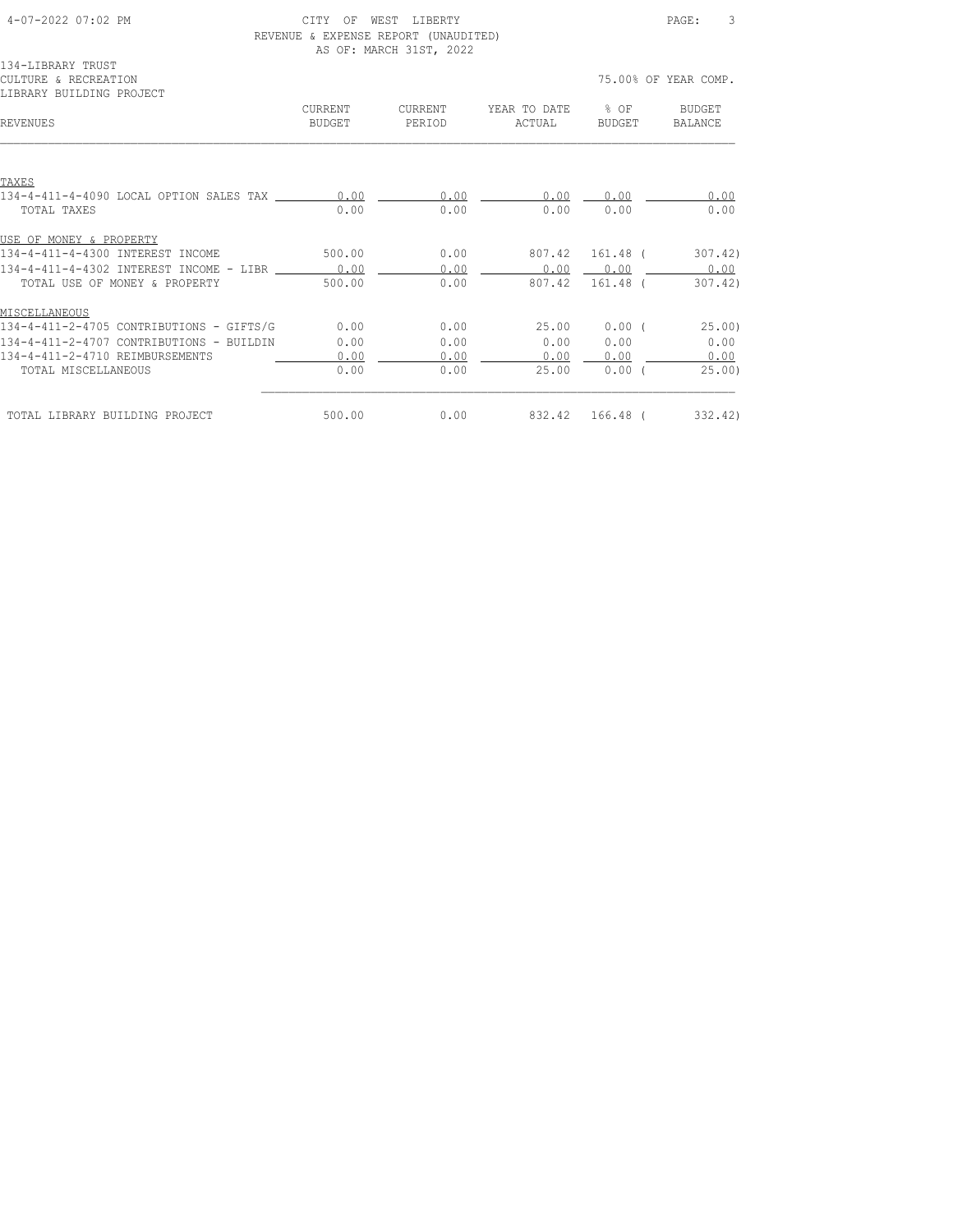| 4-07-2022 07:02 PM                                                | CTTY.<br>OF<br>REVENUE & EXPENSE REPORT (UNAUDITED) | WEST<br>LIBERTY<br>AS OF: MARCH 31ST, 2022 |                        |                | 4<br>PAGE:           |
|-------------------------------------------------------------------|-----------------------------------------------------|--------------------------------------------|------------------------|----------------|----------------------|
| 134-LIBRARY TRUST<br>CULTURE & RECREATION<br>KENNETH MOSHER TRUST |                                                     |                                            |                        |                | 75.00% OF YEAR COMP. |
| REVENUES                                                          | CURRENT<br>BUDGET                                   | CURRENT<br>PERIOD                          | YEAR TO DATE<br>ACTUAL | 8 OF<br>BUDGET | BUDGET<br>BALANCE    |
| MISCELLANEOUS                                                     |                                                     |                                            |                        |                |                      |
| 134-4-412-2-4705 CONTRIBUTIONS - GIFTS/G<br>TOTAL MISCELLANEOUS   | 0.00<br>0.00                                        | 0.00<br>0.00                               | 0.00<br>0.00           | 0.00<br>0.00   | 0.00<br>0.00         |
| TOTAL KENNETH MOSHER TRUST                                        | 0.00                                                | 0.00                                       | 0.00                   | 0.00           | 0.00                 |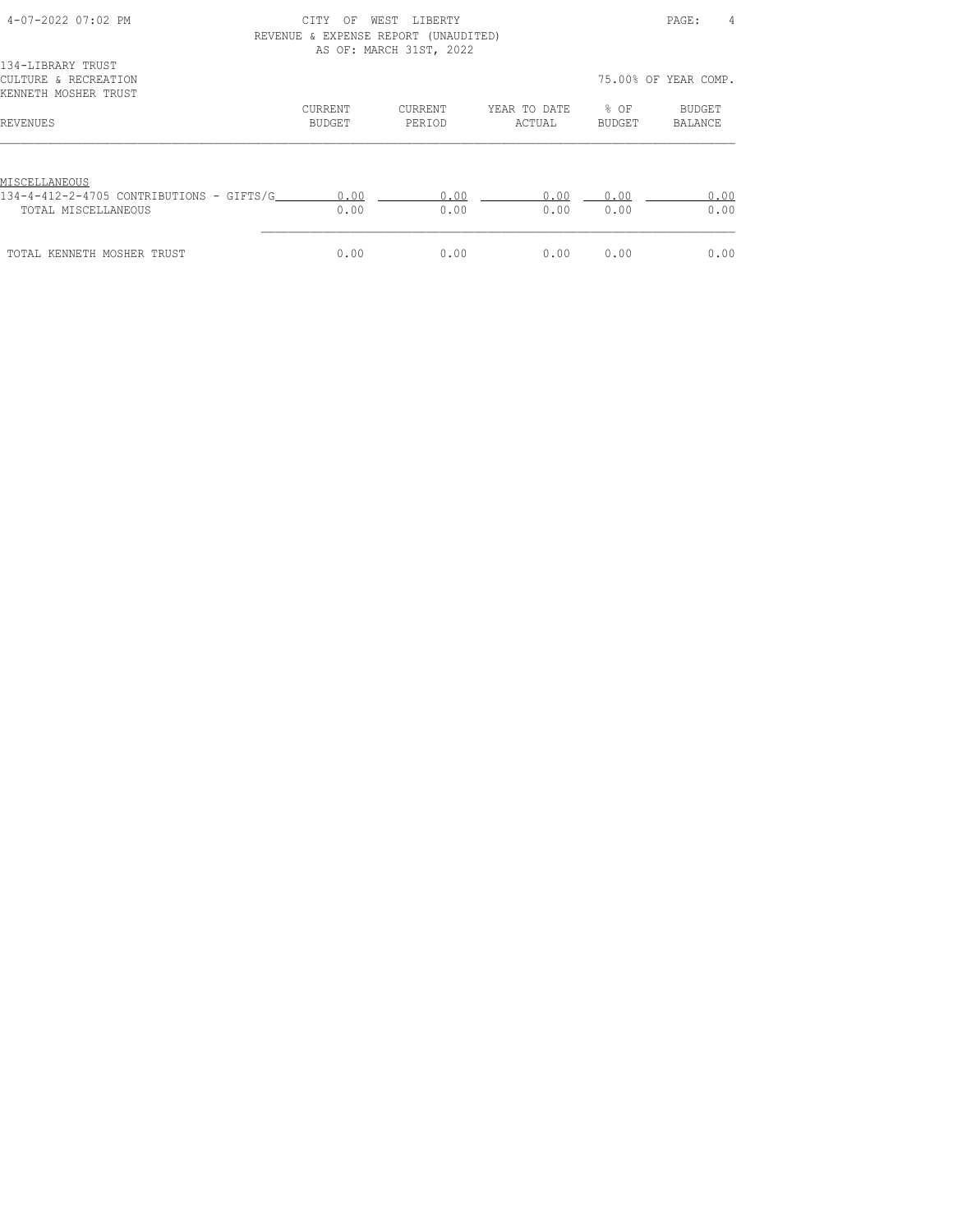| 4-07-2022 07:02 PM                                                 | CITY<br>OF<br>REVENUE & EXPENSE REPORT (UNAUDITED) | WEST<br>LIBERTY<br>AS OF: MARCH 31ST, 2022 |                        |                            | 5<br>PAGE:           |
|--------------------------------------------------------------------|----------------------------------------------------|--------------------------------------------|------------------------|----------------------------|----------------------|
| 134-LIBRARY TRUST<br>CULTURE & RECREATION<br>WILMA DUTTON TRUST    |                                                    |                                            |                        |                            | 75.00% OF YEAR COMP. |
| REVENUES                                                           | CURRENT<br>BUDGET                                  | CURRENT<br>PERIOD                          | YEAR TO DATE<br>ACTUAL | $\frac{8}{6}$ OF<br>BUDGET | BUDGET<br>BALANCE    |
| MISCELLANEOUS<br>$134-4-413-2-4705$ CONTRIBUTIONS - GIFTS/G $0.00$ |                                                    | 0.00                                       | 0.00                   | 0.00                       | 0.00                 |
| TOTAL MISCELLANEOUS                                                | 0.00                                               | 0.00                                       | 0.00                   | 0.00                       | 0.00                 |
| TOTAL WILMA DUTTON TRUST                                           | 0.00                                               | 0.00                                       | 0.00                   | 0.00                       | 0.00                 |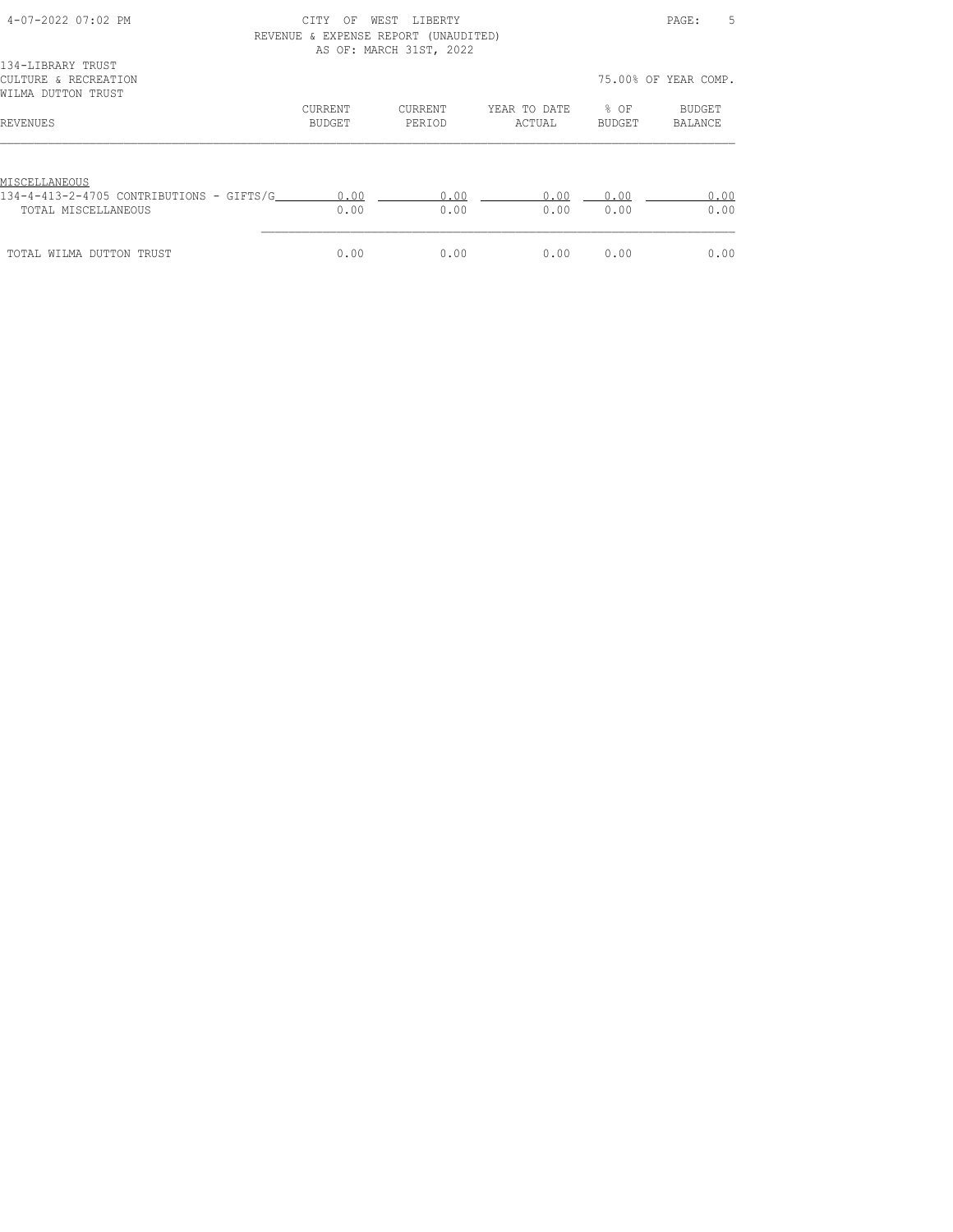| 4-07-2022 07:02 PM                                                               | CITY<br>ΟF<br>REVENUE & EXPENSE REPORT (UNAUDITED) | WEST<br>LIBERTY<br>AS OF: MARCH 31ST, 2022 |                        |                  | 6<br>PAGE:           |
|----------------------------------------------------------------------------------|----------------------------------------------------|--------------------------------------------|------------------------|------------------|----------------------|
| 134-LIBRARY TRUST<br>CULTURE & RECREATION<br>VIRGINIA BARCLAY TRUST              |                                                    |                                            |                        |                  | 75.00% OF YEAR COMP. |
| REVENUES                                                                         | <b>CURRENT</b><br>BUDGET                           | CURRENT<br>PERIOD                          | YEAR TO DATE<br>ACTUAL | $8$ OF<br>BUDGET | BUDGET<br>BALANCE    |
| MISCELLANEOUS<br>134-4-414-2-4705 CONTRIBUTIONS - GIFTS/G<br>TOTAL MISCELLANEOUS | 0.00<br>0.00                                       | 0.00<br>0.00                               | 0.00<br>0.00           | 0.00<br>0.00     | 0.00<br>0.00         |
| TOTAL VIRGINIA BARCLAY TRUST                                                     | 0.00                                               | 0.00                                       | 0.00                   | 0.00             | 0.00                 |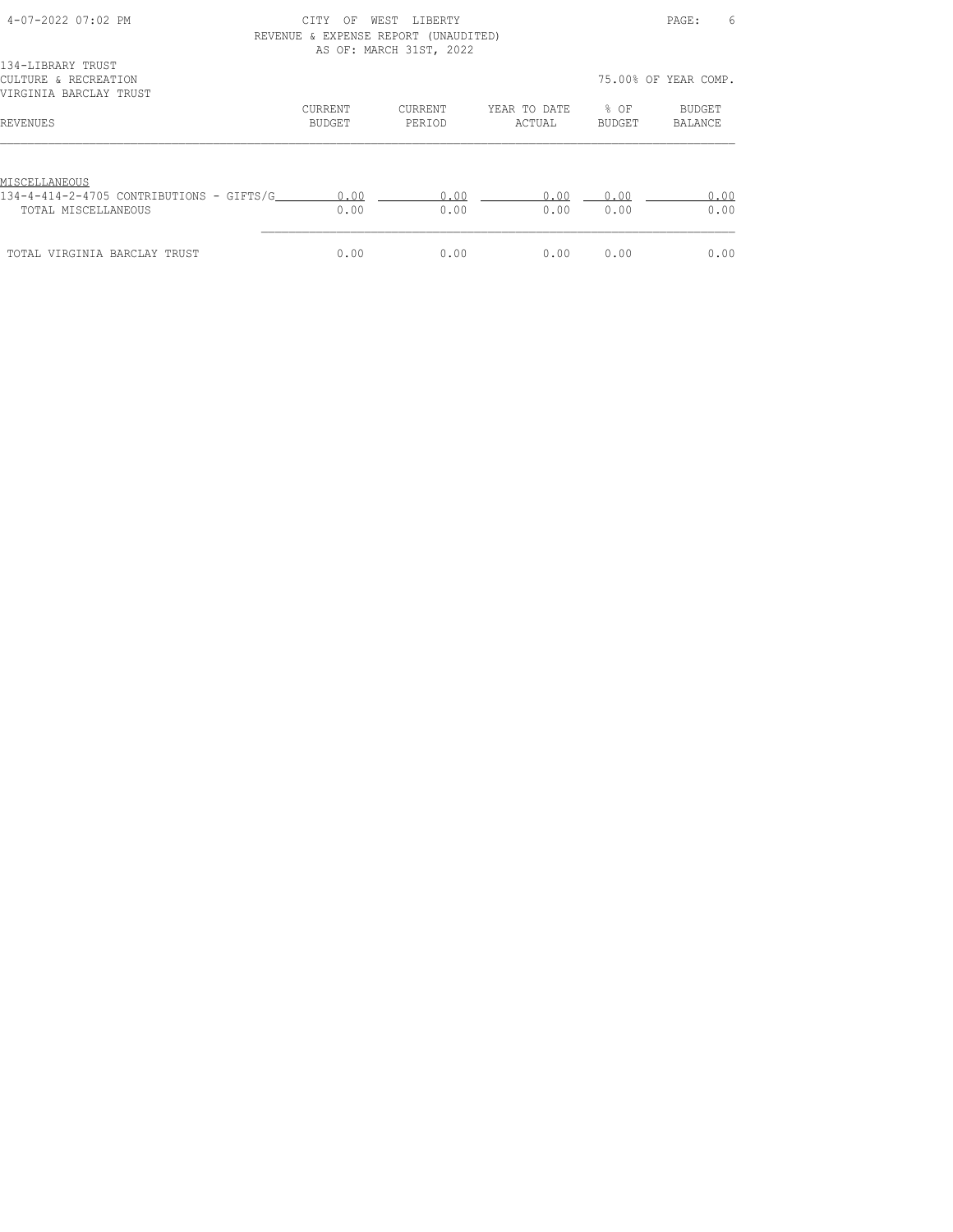| 4-07-2022 07:02 PM                                                               | C.T.T.Y<br>OF     | WEST<br><b>LIBERTY</b><br>REVENUE & EXPENSE REPORT (UNAUDITED)<br>AS OF: MARCH 31ST, 2022 |                                |                            | 7<br>PAGE:           |
|----------------------------------------------------------------------------------|-------------------|-------------------------------------------------------------------------------------------|--------------------------------|----------------------------|----------------------|
| 134-LIBRARY TRUST<br>CULTURE & RECREATION<br>ELIASON TRUST                       |                   |                                                                                           |                                |                            | 75.00% OF YEAR COMP. |
| REVENUES                                                                         | CURRENT<br>BUDGET | CURRENT<br>PERIOD                                                                         | YEAR TO DATE<br>ACTUAL         | $\frac{8}{6}$ OF<br>BUDGET | BUDGET<br>BALANCE    |
| MISCELLANEOUS<br>134-4-415-2-4705 CONTRIBUTIONS - GIFTS/G<br>TOTAL MISCELLANEOUS | 0.00<br>0.00      | 0.00<br>0.00                                                                              | 0.00<br>0.00                   | 0.00<br>0.00               | 0.00<br>0.00         |
| TOTAL ELIASON TRUST                                                              | 0.00              | 0.00                                                                                      | 0.00                           | 0.00                       | 0.00                 |
| TOTAL CULTURE & RECREATION                                                       | 500.00            | 10,000.00                                                                                 | 32,332.42 6,466.48 (31,832.42) |                            |                      |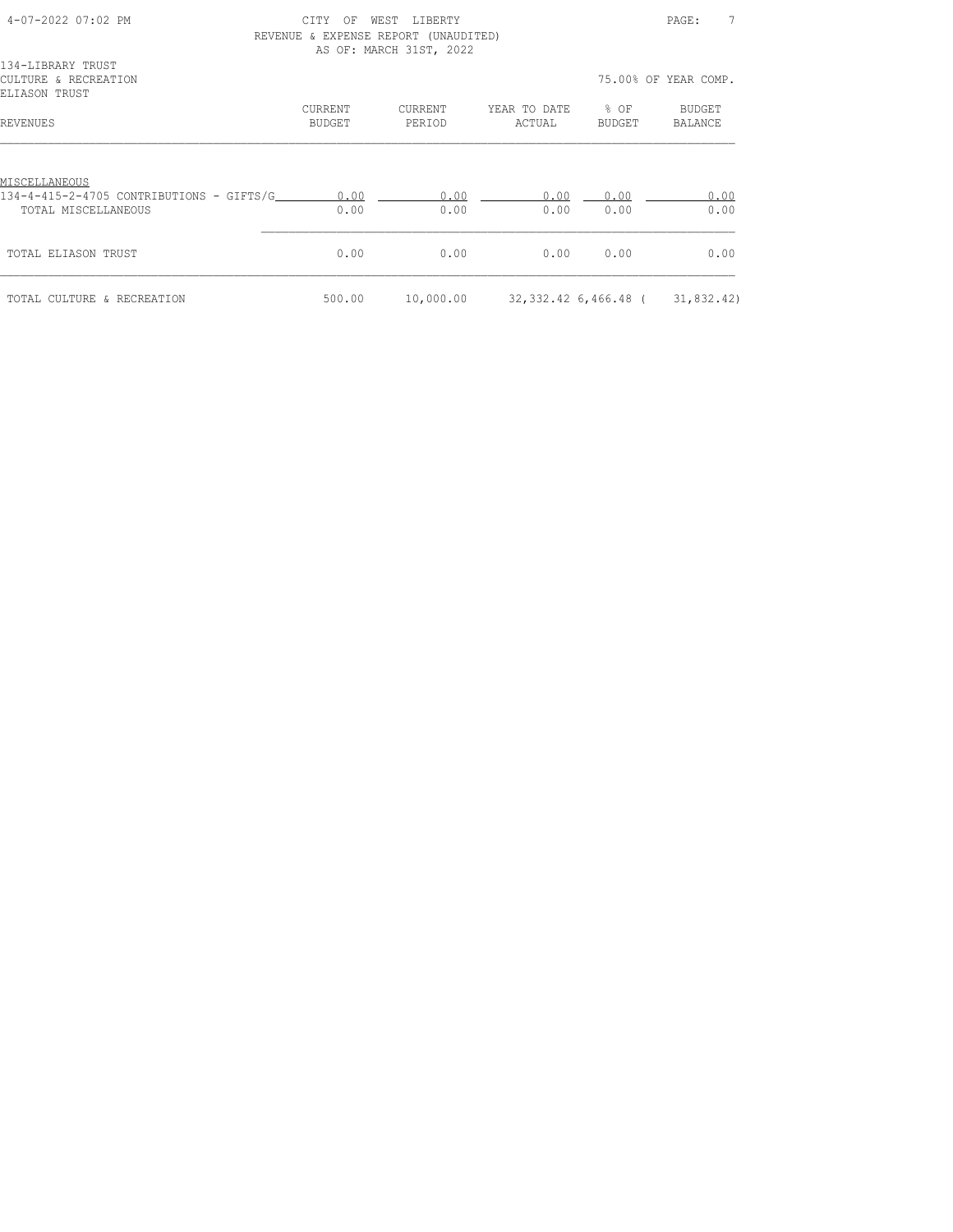| $4 - 07 - 2022$ 07:02 PM                                              | CTTY<br>OF        | WEST<br><b>LIBERTY</b><br>REVENUE & EXPENSE REPORT (UNAUDITED)<br>AS OF: MARCH 31ST, 2022 |                                    |           | 8<br>PAGE:               |
|-----------------------------------------------------------------------|-------------------|-------------------------------------------------------------------------------------------|------------------------------------|-----------|--------------------------|
| 134-LIBRARY TRUST<br><b>ENTERPRISE</b><br>OPERATIONS-ENTERPRISE       |                   |                                                                                           |                                    |           | 75.00% OF YEAR COMP.     |
| <b>REVENUES</b>                                                       | CURRENT<br>BUDGET | CURRENT<br>PERIOD                                                                         | YEAR TO DATE % OF BUDGET<br>ACTUAL | BUDGET    | BALANCE                  |
| INTERGOVERNMENTAL<br>134-4-810-3-4405 SOLID WASTE SWAP GRANT ________ | 0.00              | 0.00                                                                                      | 0.00                               | 0.00      | 0.00                     |
| TOTAL INTERGOVERNMENTAL                                               | 0.00              | 0.00                                                                                      | 0.00                               | 0.00      | 0.00                     |
| TOTAL OPERATIONS-ENTERPRISE                                           | 0.00              | 0.00                                                                                      |                                    | 0.00 0.00 | 0.00                     |
| TOTAL ENTERPRISE                                                      | 0.00              | 0.00                                                                                      |                                    | 0.0000000 | 0.00                     |
| <b>TOTAL REVENUES</b>                                                 | 500.00            | 10,000.00                                                                                 | 32,332.42 6,466.48 (               |           | 31,832.42)<br>========== |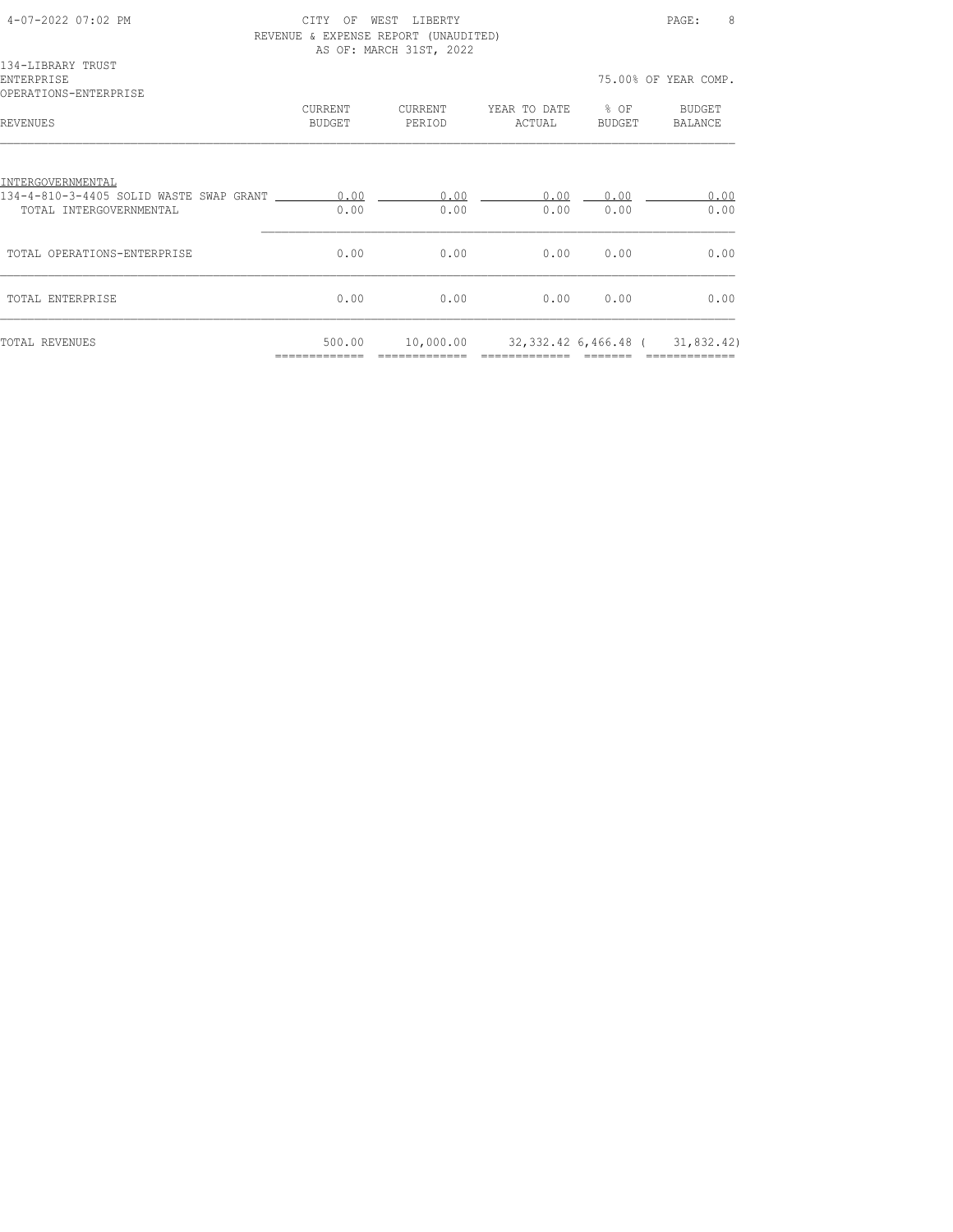| 4-07-2022 07:02 PM | <b>MEST</b><br>ヘエポン<br>OF.<br>TRERTY. | PAGE |  |
|--------------------|---------------------------------------|------|--|
|                    | REVENUE & EXPENSE REPORT (UNAUDITED)  |      |  |
|                    | 30 AB, M3DAII 31AM, 3033              |      |  |

AUDITED) AS OF: MARCH 31ST, 2022

|                |                |              |          | 75.00% OF YEAR COMP.                                                       |
|----------------|----------------|--------------|----------|----------------------------------------------------------------------------|
| <b>CURRENT</b> | <b>CURRENT</b> | YEAR TO DATE | $8$ OF   | BUDGET<br>BALANCE                                                          |
|                |                |              |          |                                                                            |
|                |                |              |          |                                                                            |
| 0.00           | 0.00           | 806.98       | 0.00(    | 806.98)                                                                    |
| 0.00           | 0.00           |              | 0.00(    | 456.62                                                                     |
| 0.00           | 0.00           | 1,263.60     | 0.00(    | 1, 263, 60)                                                                |
|                |                |              |          |                                                                            |
| 0.00           | 0.00           | 0.00         | 0.00     | 0.00                                                                       |
| 0.00           | 0.00           |              | $0.00$ ( | 35, 129.47)                                                                |
| 0.00           | 0.00           | 0.00         | 0.00     | 0.00                                                                       |
| 0.00           | 0.00           | 0.00         | 0.00     | 0.00                                                                       |
| 0.00           | 0.00           |              | $0.00$ ( | 35, 129, 47)                                                               |
|                |                |              |          |                                                                            |
| 0.00           | 0.00           | 0.00         | 0.00     | 0.00                                                                       |
| 0.00           | 0.00           | 0.00         | 0.00     | 0.00                                                                       |
| 0.00           | 0.00           |              |          |                                                                            |
|                | <b>BUDGET</b>  | PERIOD       | ACTUAL   | BUDGET<br>456.62<br>35, 129. 47<br>35,129.47<br>36,393.07 0.00 (36,393.07) |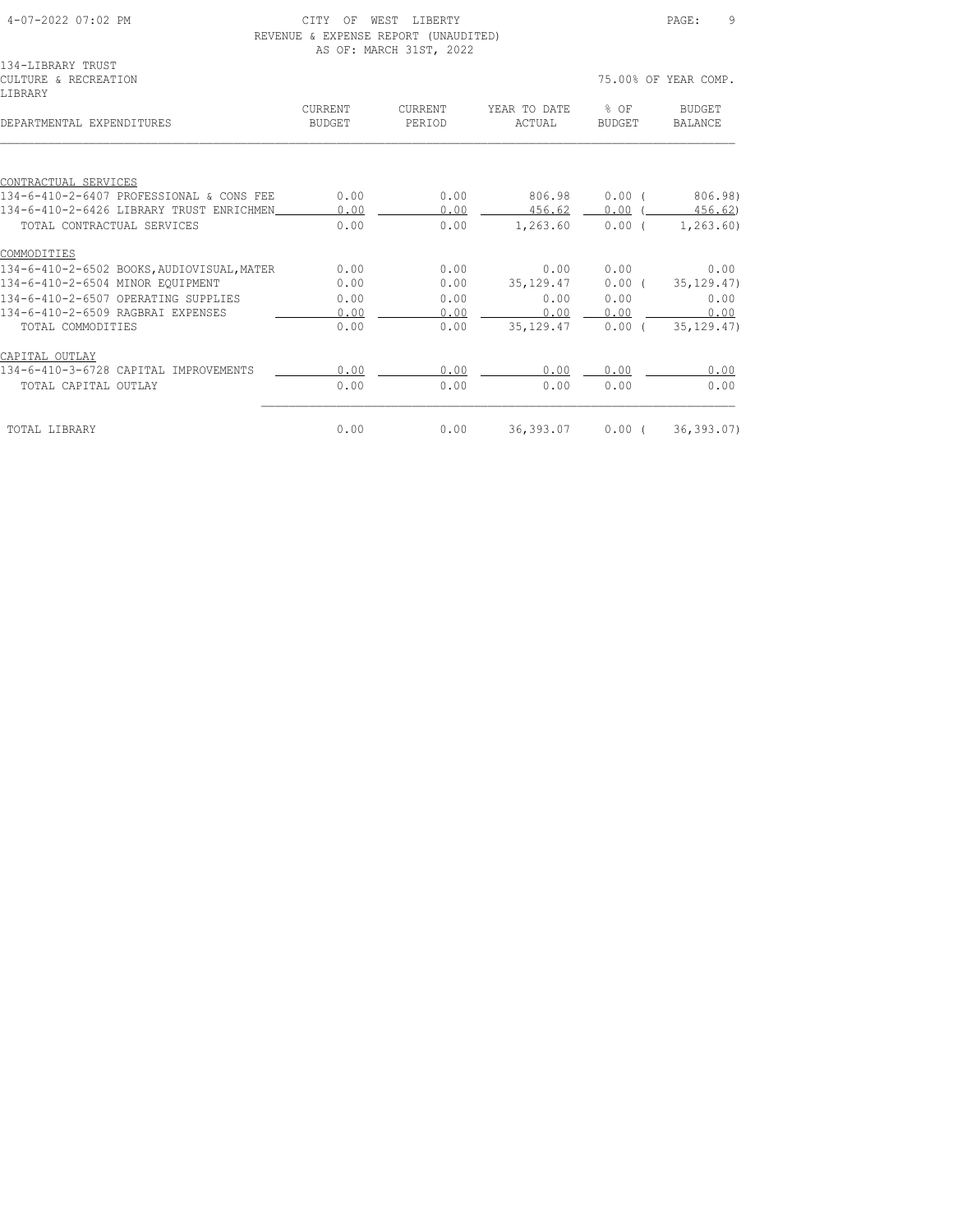| 4-07-2022 07:02 PM                               | CITY<br>ΟF                           | WEST LIBERTY            |              |        | 10<br>PAGE:          |
|--------------------------------------------------|--------------------------------------|-------------------------|--------------|--------|----------------------|
|                                                  | REVENUE & EXPENSE REPORT (UNAUDITED) | AS OF: MARCH 31ST, 2022 |              |        |                      |
| 134-LIBRARY TRUST                                |                                      |                         |              |        |                      |
| CULTURE & RECREATION<br>LIBRARY BUILDING PROJECT |                                      |                         |              |        | 75.00% OF YEAR COMP. |
|                                                  | CURRENT                              | CURRENT                 | YEAR TO DATE | % OF   | BUDGET               |
| DEPARTMENTAL EXPENDITURES                        | BUDGET                               | PERIOD                  | ACTUAL       | BUDGET | BALANCE              |
| EXP CATG 68                                      |                                      |                         |              |        |                      |
| 134-6-411-4-6801 BOND PRINCIPAL                  | 0.00                                 | 0.00                    | 0.00         | 0.00   | 0.00                 |
| 134-6-411-4-6851 BOND INTEREST EXPENSE           | 0.00                                 | 0.00                    | 0.00         | 0.00   | 0.00                 |
| TOTAL EXP CATG 68                                | 0.00                                 | 0.00                    | 0.00         | 0.00   | 0.00                 |
| TOTAL LIBRARY BUILDING PROJECT                   | 0.00                                 | 0.00                    | 0.00         | 0.00   | 0.00                 |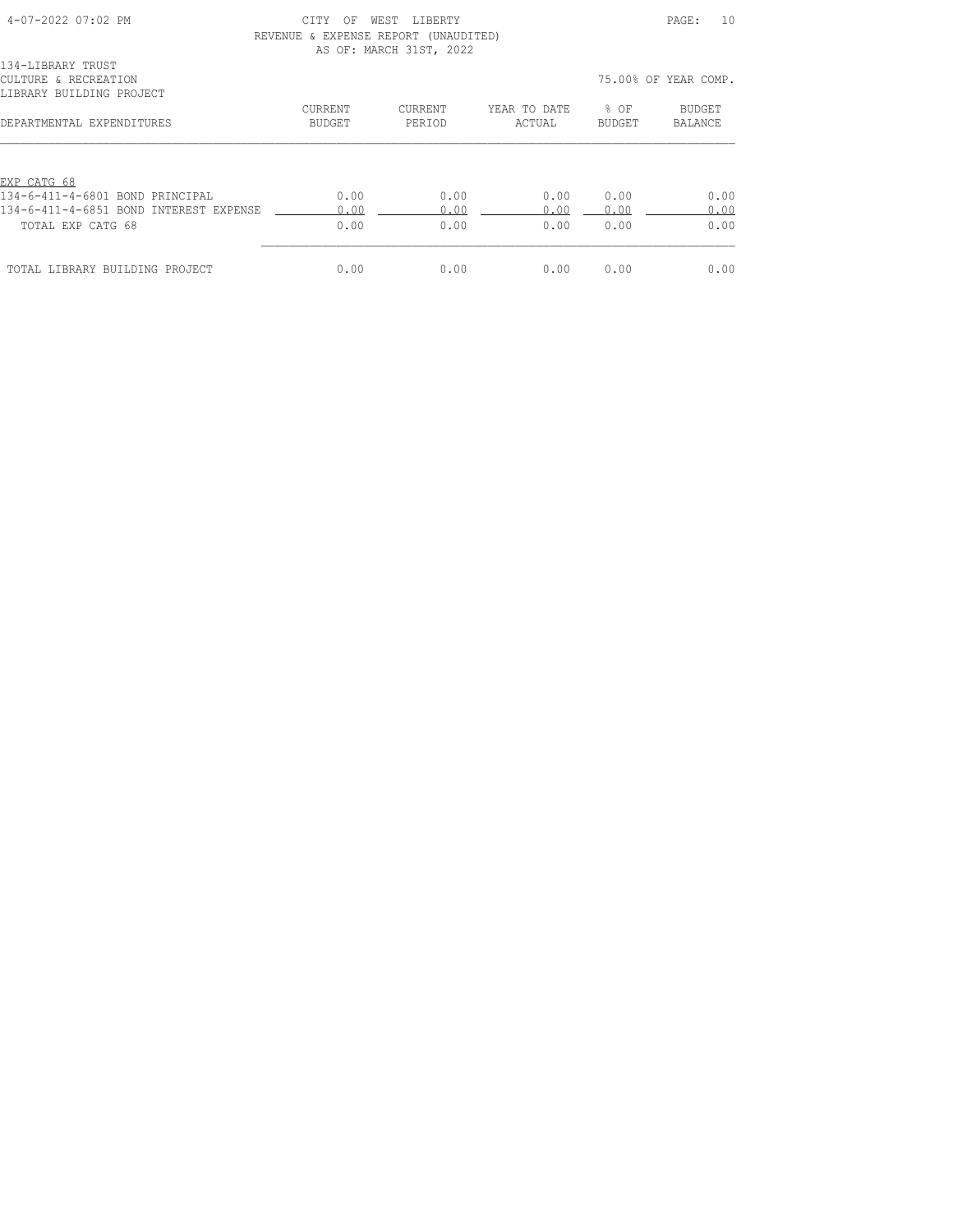| 4-07-2022 07:02 PM                            | CITY<br>WEST LIBERTY<br>OF<br>REVENUE & EXPENSE REPORT (UNAUDITED)<br>AS OF: MARCH 31ST, 2022 |         |              |        |                      |
|-----------------------------------------------|-----------------------------------------------------------------------------------------------|---------|--------------|--------|----------------------|
| 134-LIBRARY TRUST                             |                                                                                               |         |              |        |                      |
| CULTURE & RECREATION                          |                                                                                               |         |              |        | 75.00% OF YEAR COMP. |
| KENNETH MOSHER TRUST                          |                                                                                               |         |              |        |                      |
|                                               | CURRENT                                                                                       | CURRENT | YEAR TO DATE | % OF   | BUDGET               |
| DEPARTMENTAL EXPENDITURES                     | BUDGET                                                                                        | PERIOD  | ACTUAL       | BUDGET | BALANCE              |
| STAFF DEVELOPMENT                             |                                                                                               |         |              |        |                      |
| 134-6-412-1-6240 CONFERENCE & TRAVEL EXP 0.00 |                                                                                               | 0.00    | 0.00         | 0.00   | 0.00                 |
| TOTAL STAFF DEVELOPMENT                       | 0.00                                                                                          | 0.00    | 0.00         | 0.00   | 0.00                 |
|                                               |                                                                                               |         |              |        |                      |
| CONTRACTUAL SERVICES                          |                                                                                               |         |              |        |                      |
| 134-6-412-2-6407 PROFESSIONAL & CONS FEE 0.00 |                                                                                               | 0.00    | 0.00         | 0.00   | 0.00                 |
| TOTAL CONTRACTUAL SERVICES                    | 0.00                                                                                          | 0.00    | 0.00         | 0.00   | 0.00                 |
| COMMODITIES                                   |                                                                                               |         |              |        |                      |
| 134-6-412-2-6502 BOOKS, AUDIOVISUAL, MATER    | 0.00                                                                                          | 0.00    | 0.00         | 0.00   | 0.00                 |
| 134-6-412-2-6507 OPERATING SUPPLIES           | 0.00                                                                                          | 0.00    | 0.00         | 0.00   | 0.00                 |
| TOTAL COMMODITIES                             | 0.00                                                                                          | 0.00    | 0.00         | 0.00   | 0.00                 |
| CAPITAL OUTLAY                                |                                                                                               |         |              |        |                      |
| 134-6-412-3-6727 CAPITAL EOUIPMENT            | 0.00                                                                                          | 0.00    | 0.00         | 0.00   | 0.00                 |
| 134-6-412-3-6728 CAPITAL IMPROVEMENTS         | 0.00                                                                                          | 0.00    | 0.00         | 0.00   | 0.00                 |
| TOTAL CAPITAL OUTLAY                          | 0.00                                                                                          | 0.00    | 0.00         | 0.00   | 0.00                 |
| TOTAL KENNETH MOSHER TRUST                    | 0.00                                                                                          | 0.00    | 0.00         | 0.00   | 0.00                 |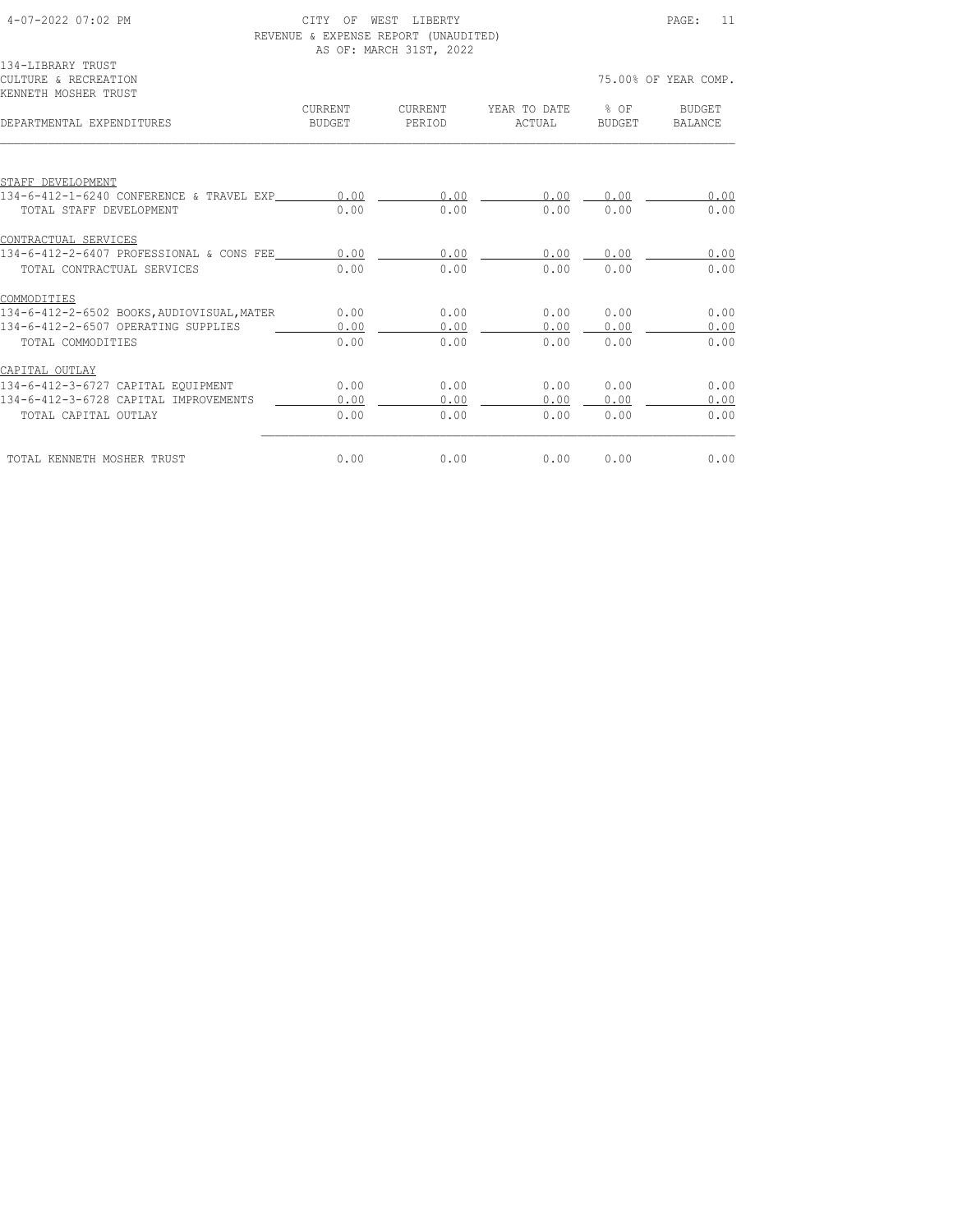| $4 - 07 - 2022$ 07:02 PM            | CITY<br>OF                           | WEST LIBERTY            |              |        | 12<br>PAGE:          |
|-------------------------------------|--------------------------------------|-------------------------|--------------|--------|----------------------|
|                                     | REVENUE & EXPENSE REPORT (UNAUDITED) |                         |              |        |                      |
|                                     |                                      | AS OF: MARCH 31ST, 2022 |              |        |                      |
| 134-LIBRARY TRUST                   |                                      |                         |              |        |                      |
| CULTURE & RECREATION                |                                      |                         |              |        | 75.00% OF YEAR COMP. |
| WILMA DUTTON TRUST                  |                                      |                         |              |        |                      |
|                                     | <b>CURRENT</b>                       | CURRENT                 | YEAR TO DATE | % OF   | BUDGET               |
| DEPARTMENTAL EXPENDITURES           | BUDGET                               | PERIOD                  | ACTUAL       | BUDGET | BALANCE              |
|                                     |                                      |                         |              |        |                      |
|                                     |                                      |                         |              |        |                      |
|                                     |                                      |                         |              |        |                      |
| COMMODITIES                         |                                      |                         |              |        |                      |
| 134-6-413-2-6507 OPERATING SUPPLIES | 0.00                                 | 0.00                    | 0.00         | 0.00   | 0.00                 |
| TOTAL COMMODITIES                   | 0.00                                 | 0.00                    | 0.00         | 0.00   | 0.00                 |
|                                     |                                      |                         |              |        |                      |
|                                     |                                      |                         |              |        |                      |
| TOTAL WILMA DUTTON TRUST            | 0.00                                 | 0.00                    | 0.00         | 0.00   | 0.00                 |
|                                     |                                      |                         |              |        |                      |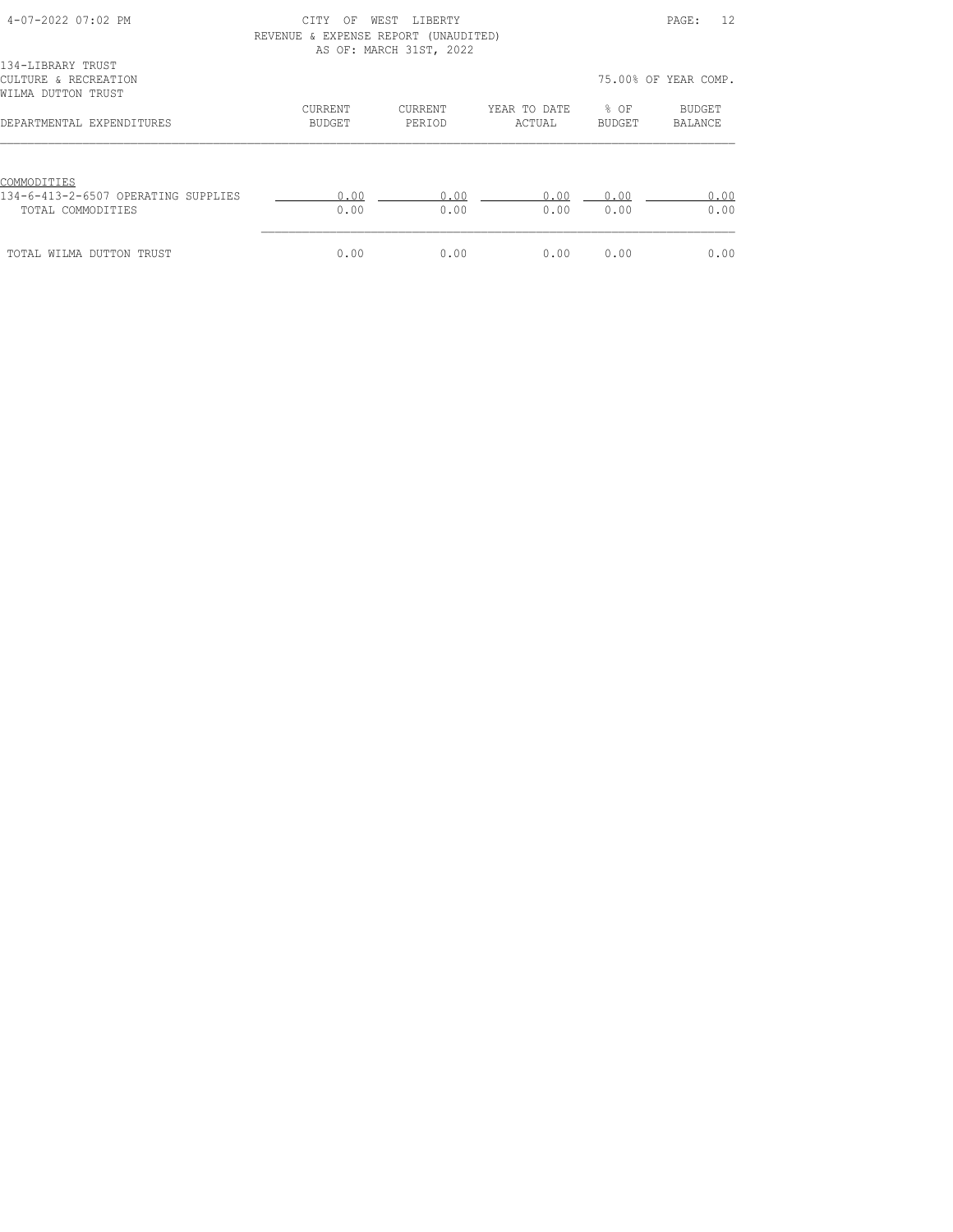| $4 - 07 - 2022$ 07:02 PM                 | OF<br><b>CTTY</b> | WEST LIBERTY                         |              |        | 13<br>PAGE:          |
|------------------------------------------|-------------------|--------------------------------------|--------------|--------|----------------------|
|                                          |                   | REVENUE & EXPENSE REPORT (UNAUDITED) |              |        |                      |
|                                          |                   | AS OF: MARCH 31ST, 2022              |              |        |                      |
| 134-LIBRARY TRUST                        |                   |                                      |              |        |                      |
| CULTURE & RECREATION                     |                   |                                      |              |        | 75.00% OF YEAR COMP. |
| VIRGINIA BARCLAY TRUST                   |                   |                                      |              |        |                      |
|                                          | CURRENT           | CURRENT                              | YEAR TO DATE | % OF   | BUDGET               |
| DEPARTMENTAL EXPENDITURES                | <b>BUDGET</b>     | PERIOD                               | ACTUAL       | BUDGET | BALANCE              |
|                                          |                   |                                      |              |        |                      |
|                                          |                   |                                      |              |        |                      |
| REPAIR, MTNCE, UTILITIES                 |                   |                                      |              |        |                      |
| 134-6-414-2-6310 BUILDING/GROUND MAINTEN | 0.00              | 0.00                                 | 0.00         | 0.00   | 0.00                 |
| TOTAL REPAIR, MTNCE, UTILITIES           | 0.00              | 0.00                                 | 0.00         | 0.00   | 0.00                 |
|                                          |                   |                                      |              |        |                      |
| COMMODITIES                              |                   |                                      |              |        |                      |
| 134-6-414-2-6504 MINOR EOUIPMENT         | 0.00              | 0.00                                 | 0.00         | 0.00   | 0.00                 |
| 134-6-414-2-6507 OPERATING SUPPLIES      | 0.00              | 0.00                                 | 0.00         | 0.00   | 0.00                 |
| TOTAL COMMODITIES                        | 0.00              | 0.00                                 | 0.00         | 0.00   | 0.00                 |
|                                          |                   |                                      |              |        |                      |
| TOTAL VIRGINIA BARCLAY TRUST             | 0.00              | 0.00                                 | 0.00         | 0.00   | 0.00                 |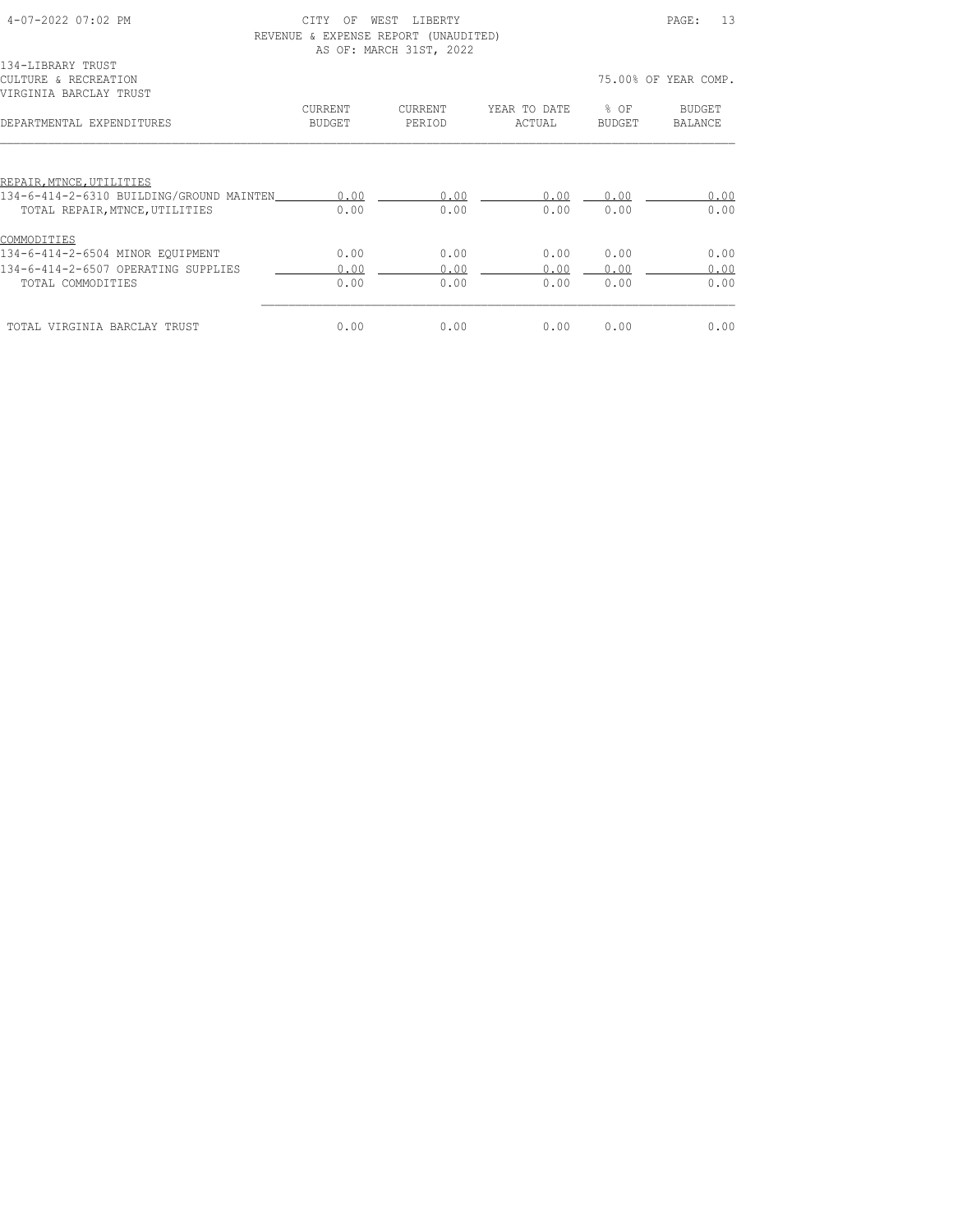| CTTY<br>OF        |                                                  |                                         |                                                      | PAGE:<br>14              |
|-------------------|--------------------------------------------------|-----------------------------------------|------------------------------------------------------|--------------------------|
|                   |                                                  |                                         |                                                      | 75.00% OF YEAR COMP.     |
| CURRENT<br>BUDGET | CURRENT<br>PERIOD                                | YEAR TO DATE<br>ACTUAL                  | $8$ OF<br>BUDGET                                     | BUDGET<br><b>BALANCE</b> |
|                   |                                                  |                                         |                                                      |                          |
|                   |                                                  |                                         |                                                      | 0.00                     |
| 0.00              | 0.00                                             | 0.00                                    | 0.00                                                 | 0.00                     |
|                   |                                                  |                                         |                                                      |                          |
| 0.00              | 0.00                                             | 0.00                                    | 0.00                                                 | 0.00                     |
| 0.00              | 0.00                                             | 0.00                                    | 0.00                                                 | 0.00                     |
| 0.00              | 0.00                                             | 0.00                                    | 0.00                                                 | 0.00                     |
| 0.00              | 0.00                                             | 0.00                                    | 0.00                                                 | 0.00                     |
| 0.00              | 0.00                                             |                                         |                                                      | 36, 393.07               |
|                   | 0.00<br>134-6-415-2-6310 BUILDING/GROUND MAINTEN | WEST LIBERTY<br>AS OF: MARCH 31ST, 2022 | REVENUE & EXPENSE REPORT (UNAUDITED)<br>0.00<br>0.00 | 0.00<br>36,393.07 0.00 ( |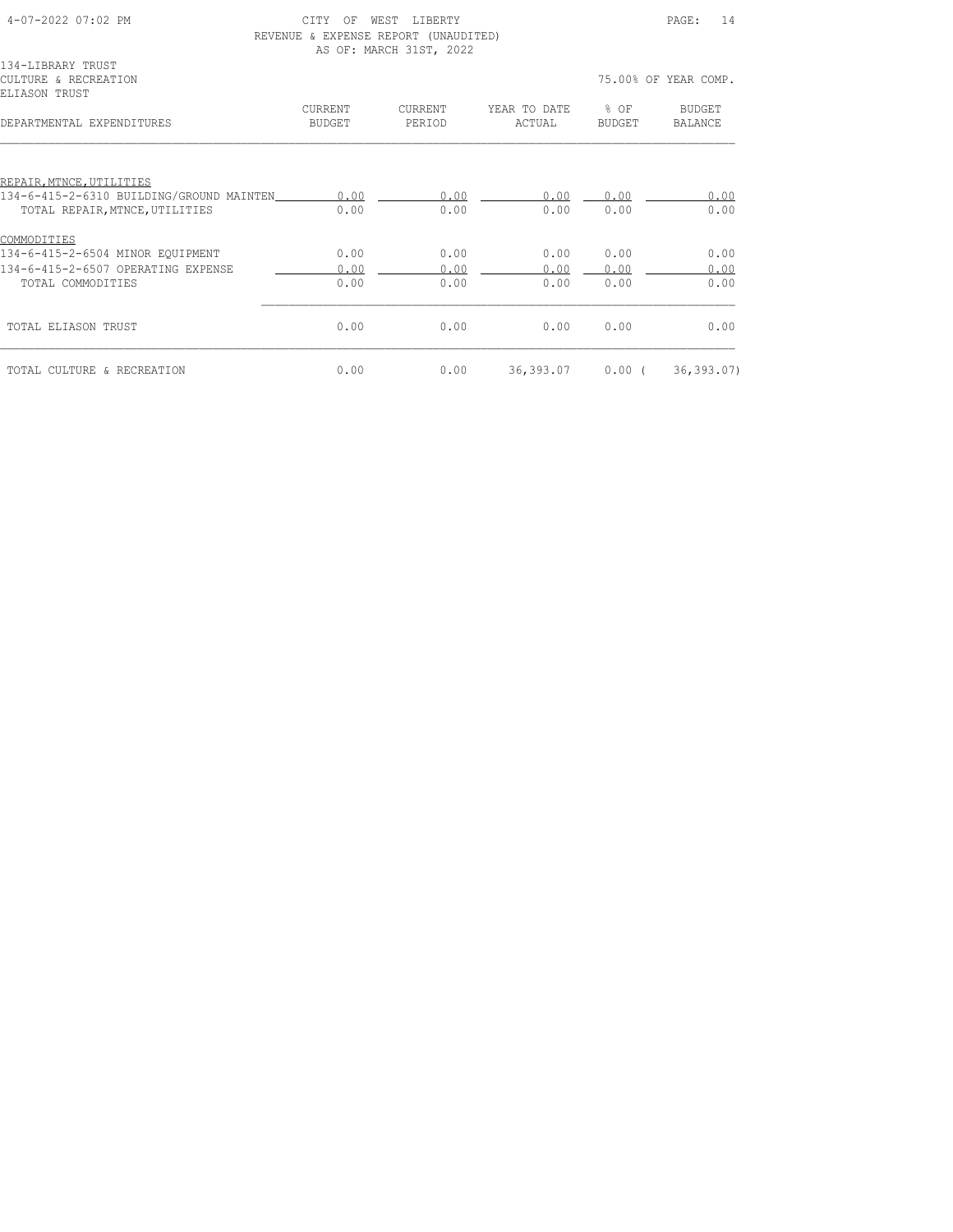| 4-07-2022 07:02 PM                                       | OF<br>CITY<br>REVENUE & EXPENSE REPORT (UNAUDITED) | WEST LIBERTY<br>AS OF: MARCH 31ST, 2022 |                        |                       | PAGE:<br>15              |
|----------------------------------------------------------|----------------------------------------------------|-----------------------------------------|------------------------|-----------------------|--------------------------|
| 134-LIBRARY TRUST<br>ENTERPRISE<br>OPERATIONS-ENTERPRISE |                                                    |                                         |                        |                       | 75.00% OF YEAR COMP.     |
| DEPARTMENTAL EXPENDITURES                                | CURRENT<br>BUDGET                                  | CURRENT<br>PERIOD                       | YEAR TO DATE<br>ACTUAL | % OF<br><b>BUDGET</b> | <b>BUDGET</b><br>BALANCE |
| CAPITAL OUTLAY<br>134-6-810-3-6750                       | 0.00                                               | 0.00                                    | 0.00                   | 0.00                  | 0.00                     |
| TOTAL CAPITAL OUTLAY                                     | 0.00                                               | 0.00                                    | 0.00                   | 0.00                  | 0.00                     |
| TOTAL OPERATIONS-ENTERPRISE                              | 0.00                                               | 0.00                                    | 0.00                   | 0.00                  | 0.00                     |
| TOTAL ENTERPRISE                                         | 0.00                                               | 0.00                                    | 0.00                   | 0.00                  | 0.00                     |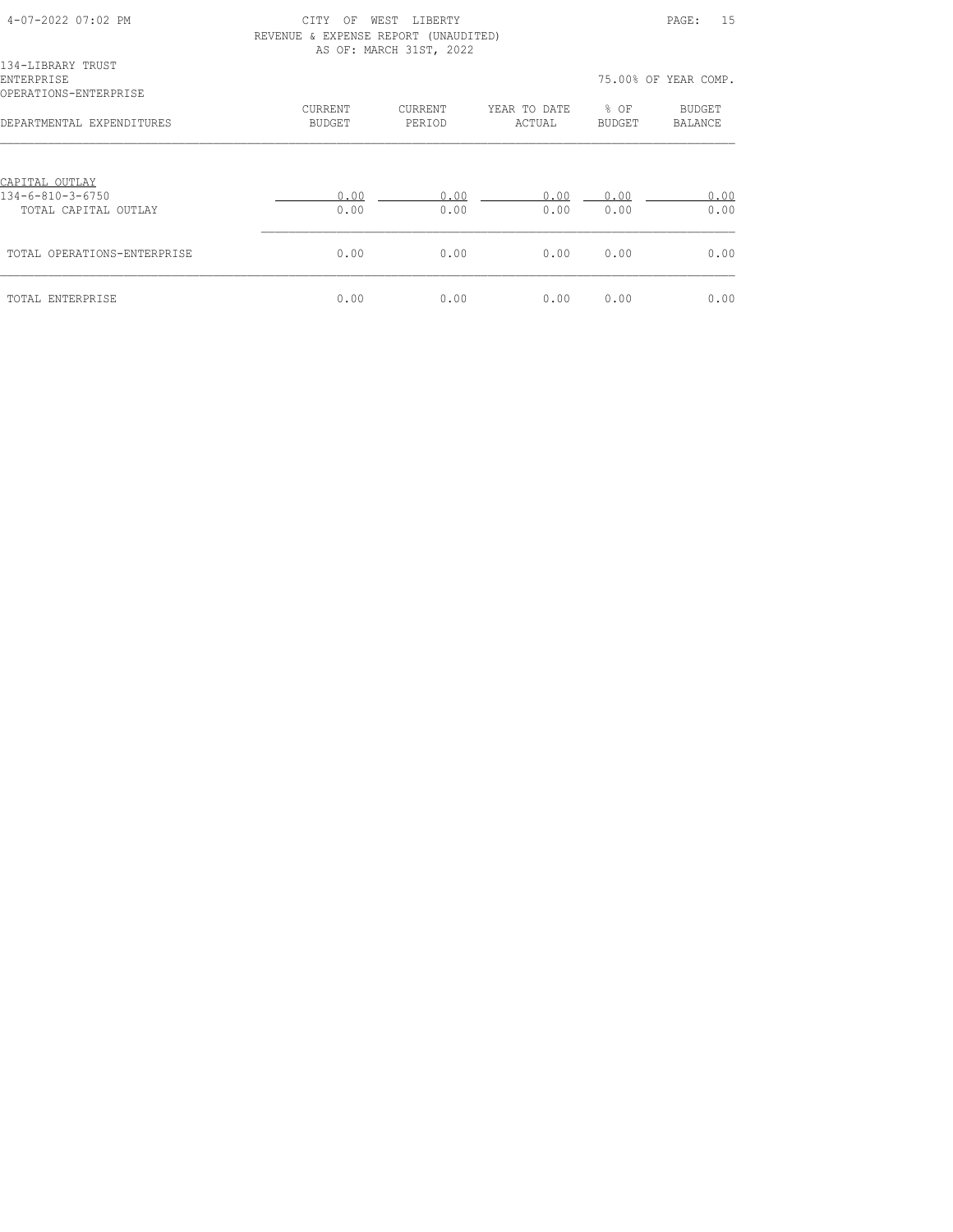| 4-07-2022 07:02 PM                                                                    | CTTY<br>OF<br>REVENUE & EXPENSE REPORT (UNAUDITED) | WEST LIBERTY<br>AS OF: MARCH 31ST, 2022 |                        |                | PAGE:<br>16              |
|---------------------------------------------------------------------------------------|----------------------------------------------------|-----------------------------------------|------------------------|----------------|--------------------------|
| 134-LIBRARY TRUST<br>OTHER ACTIVITIES<br>TRANSFERS OUT                                |                                                    |                                         |                        |                | 75.00% OF YEAR COMP.     |
| DEPARTMENTAL EXPENDITURES                                                             | CURRENT<br>BUDGET                                  | CURRENT<br>PERIOD                       | YEAR TO DATE<br>ACTUAL | % OF<br>BUDGET | BUDGET<br><b>BALANCE</b> |
| TRANSFERS                                                                             |                                                    |                                         |                        |                |                          |
| 134-6-910-5-6910 TRANSFERS OUT - INTERFU 70,000.00 100 0.00<br><b>TOTAL TRANSFERS</b> | 70,000.00                                          | 0.00                                    | 0.00<br>0.00           | 0.00<br>0.00   | 70,000.00<br>70,000.00   |
| TOTAL TRANSFERS OUT                                                                   | 70,000.00                                          | 0.00                                    | 0.00                   | 0.00           | 70,000.00                |
| TOTAL OTHER ACTIVITIES                                                                | 70,000.00                                          | 0.00                                    | 0.00                   | 0.00           | 70,000.00                |
| TOTAL EXPENDITURES                                                                    | 70,000.00                                          | 0.00                                    | 36,393.07              | 51.99          | 33,606.93                |
| REVENUES OVER/(UNDER) EXPENDITURES<br>$\sqrt{2}$                                      |                                                    | 69,500.00) 10,000.00 ( 4,060.65)        |                        |                | 65, 439.35               |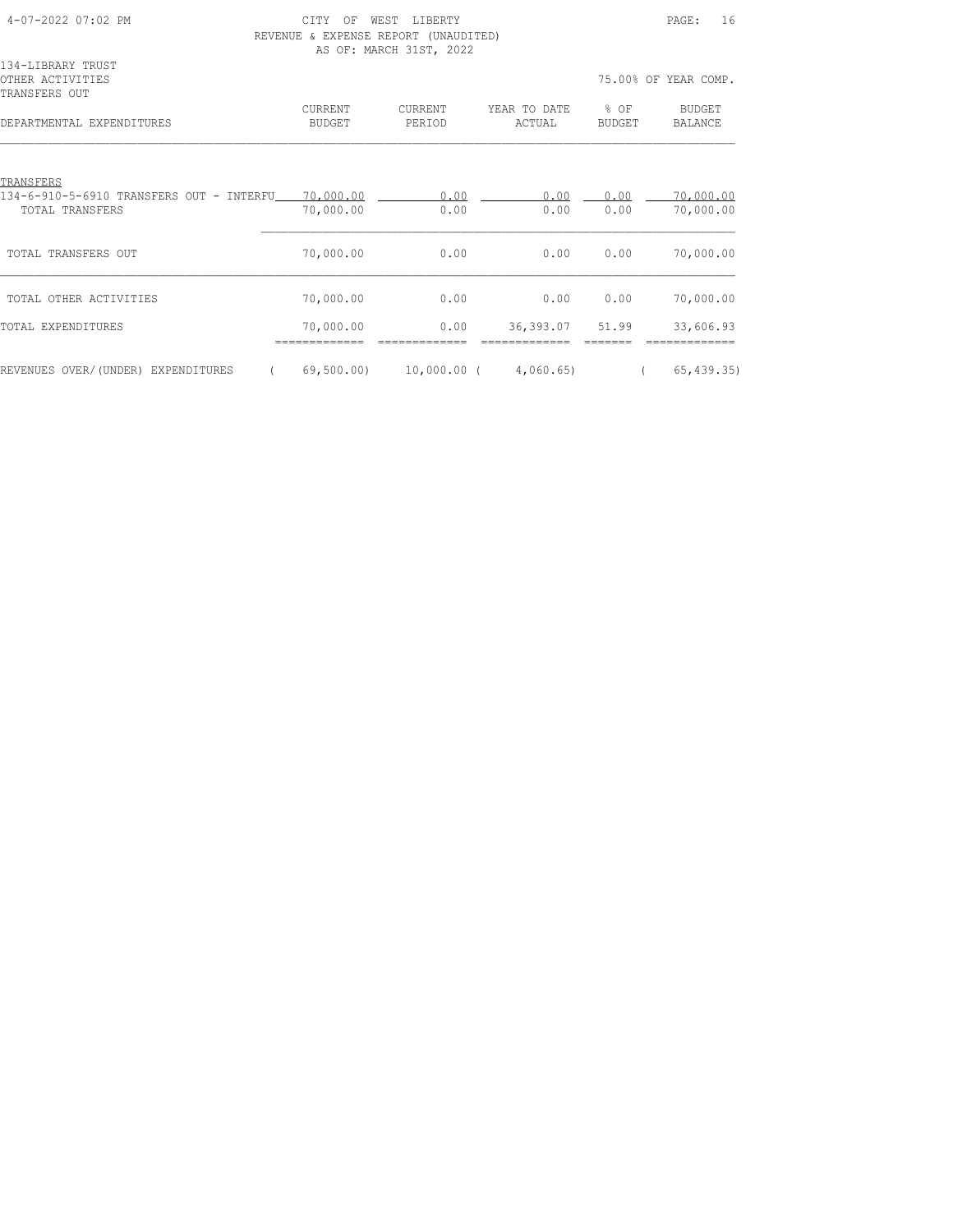| 4-07-2022 07:02 PM |  |  |  |  |
|--------------------|--|--|--|--|
|--------------------|--|--|--|--|

#### CITY OF WEST LIBERTY **EXECUTE:** 11 REVENUE & EXPENSE REPORT (UNAUDITED)

|                                                       |                          | AS OF: MARCH 31ST, 2022 |                        |                  |                                 |
|-------------------------------------------------------|--------------------------|-------------------------|------------------------|------------------|---------------------------------|
| 001-GENERAL FUND                                      |                          |                         |                        |                  |                                 |
| CULTURE & RECREATION                                  |                          |                         |                        |                  | 75.00% OF YEAR COMP.            |
| LIBRARY                                               |                          |                         |                        |                  |                                 |
| REVENUES                                              | CURRENT<br><b>BUDGET</b> | CURRENT<br>PERIOD       | YEAR TO DATE<br>ACTUAL | $8$ OF<br>BUDGET | <b>BUDGET</b><br><b>BALANCE</b> |
|                                                       |                          |                         |                        |                  |                                 |
|                                                       |                          |                         |                        |                  |                                 |
| TAXES                                                 |                          |                         |                        |                  |                                 |
| 001-4-410-4-4090 LOCAL OPTION SALES TAX 80,000.00     |                          | 0.00                    | 0.00                   | 0.00             | 80,000.00                       |
| TOTAL TAXES                                           | 80,000.00                | 0.00                    | 0.00                   | 0.00             | 80,000.00                       |
| USE OF MONEY & PROPERTY                               |                          |                         |                        |                  |                                 |
| 001-4-410-4-4302 INTEREST INCOME - LIBR ______ 500.00 |                          | 0.00                    | 0.00                   | 0.00             | 500.00                          |
| TOTAL USE OF MONEY & PROPERTY                         | 500.00                   | 0.00                    | 0.00                   | 0.00             | 500.00                          |
| INTERGOVERNMENTAL                                     |                          |                         |                        |                  |                                 |
| 001-4-410-2-4470 COUNTY LIBRARY ALLOCATI              | 14,000.00                | 0.00                    |                        |                  | 7,750.00 55.36 6,250.00         |
| 001-4-410-2-4471 LOCAL COMM LIBRARY ALLO              | 4,000.00                 | 0.00                    |                        |                  | 2,500.00 62.50 1,500.00         |
| 001-4-410-4-4433 STATE SHARED REVENUE/EN              | 0.00                     | 0.00                    | 0.00000000             |                  | 0.00                            |
| TOTAL INTERGOVERNMENTAL                               | 18,000.00                | 0.00                    | 10,250.00              | 56.94            | 7,750.00                        |
| MISCELLANEOUS                                         |                          |                         |                        |                  |                                 |
| 001-4-410-1-4799 OTHER MISC REVENUE                   | 70,000.00                | 0.00                    | 919.21                 | 1.31             | 69,080.79                       |
| 0.001-4-410-2-4705 CONTRIBUTIONS - GIFTS/G 0.00       |                          | 0.00                    | 2,110.55               | $0.00$ (         | 2,110.55)                       |
| TOTAL MISCELLANEOUS                                   | 70,000.00                | 0.00                    | 3,029.76               | 4.33             | 66,970.24                       |
| OTHER FINANCING USES                                  |                          |                         |                        |                  |                                 |
| 001-4-410-4-4821 CAPITAL LOAN PROCEEDS                | 0.00                     | 0.00                    | 0.00                   | 0.00             | 0.00                            |
| 001-4-410-4-4830 TRANSFER IN                          | 0.00                     | 0.00                    | 0.00                   | 0.00             | 0.00                            |
| TOTAL OTHER FINANCING USES                            | 0.00                     | 0.00                    | 0.00                   | 0.00             | 0.00                            |
| TOTAL LIBRARY                                         | 168,500.00               | 0.00                    | 13,279.76              | 7.88             | 155,220.24                      |
|                                                       |                          |                         |                        |                  |                                 |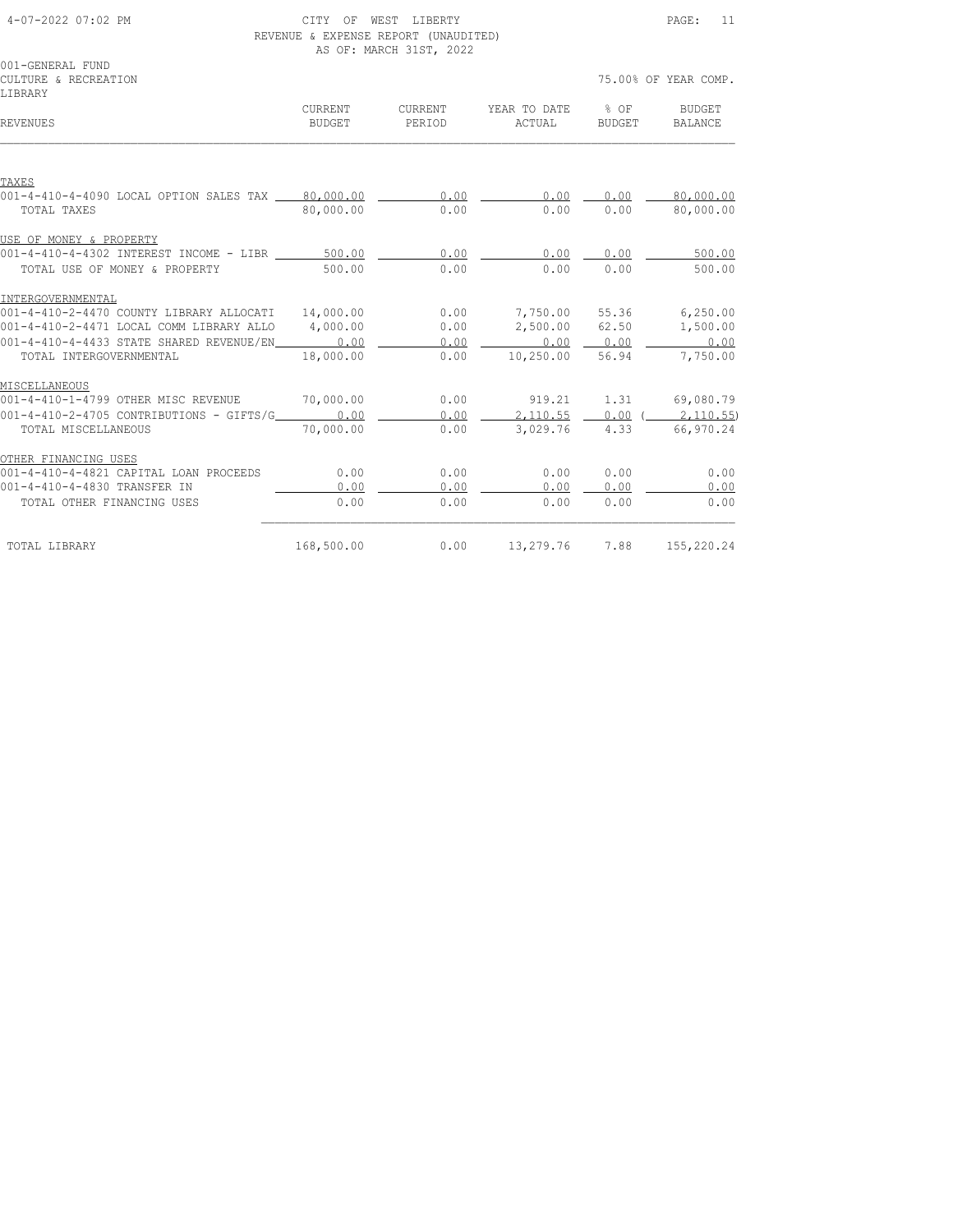COMMODITIES

| 4-07-2022 07:02 PM                        |                                      | CITY OF WEST LIBERTY    |              |               | PAGE:<br>29          |
|-------------------------------------------|--------------------------------------|-------------------------|--------------|---------------|----------------------|
|                                           | REVENUE & EXPENSE REPORT (UNAUDITED) |                         |              |               |                      |
|                                           |                                      | AS OF: MARCH 31ST, 2022 |              |               |                      |
| 001-GENERAL FUND                          |                                      |                         |              |               |                      |
| CULTURE & RECREATION                      |                                      |                         |              |               | 75.00% OF YEAR COMP. |
| LIBRARY                                   |                                      |                         |              |               |                      |
|                                           | CURRENT                              | CURRENT                 | YEAR TO DATE | % OF          | <b>BUDGET</b>        |
| DEPARTMENTAL EXPENDITURES                 | <b>BUDGET</b>                        | PERIOD                  | ACTUAL       | <b>BUDGET</b> | <b>BALANCE</b>       |
|                                           |                                      |                         |              |               |                      |
|                                           |                                      |                         |              |               |                      |
| PERSONAL SERVICES                         |                                      |                         |              |               |                      |
| 001-6-410-1-6010 WAGES-FULL TIME          | 154,360.00                           | 11,869.01               | 127,096.38   | 82.34         | 27, 263.62           |
| 001-6-410-1-6020 WAGES-PART TIME          | 30,800.00                            | 1,225.60                | 20,823.15    | 67.61         | 9,976.85             |
| 001-6-410-1-6040 WAGES-OVER TIME          | 500.00                               | 0.74                    | 623.79       | $124.76$ (    | 123.79               |
| TOTAL PERSONAL SERVICES                   | 185,660.00                           | 13,095.35               | 148,543.32   | 80.01         | 37, 116.68           |
| EMPLOYEE BENEFITS                         |                                      |                         |              |               |                      |
| 001-6-410-1-6110 FICA-CITY CONTRIBUTION   | 9,975.00                             | 981.54                  | 11,160.58    | 111.89 (      | 1, 185.58)           |
| 001-6-410-1-6130 IPERS-CITY CONTRIBUTION  | 11,800.00                            | 1,205.09                | 12,921.85    | $109.51$ (    | 1, 121.85)           |
| 001-6-410-1-6140 ICMA-CITY CONTRIBUTION   | 7,200.00                             | 157.51                  | 1,586.26     | 22.03         | 5,613.74             |
| 001-6-410-1-6150 GROUP MEDICAL INSURANCE  | 35,000.00                            | 5,641.35                | 29,972.50    | 85.64         | 5,027.50             |
| 001-6-410-1-6152 GROUP MEDICAL INSURANCE  | 0.00                                 | 0.00                    | 0.00         | 0.00          | 0.00                 |
| 001-6-410-1-6160 WORKER'S COMPENSATION I  | 1,900.00                             | 0.00                    | 0.00         | 0.00          | 1,900.00             |
| 001-6-410-1-6181 UNIFORMS, ALLOWANCES     | 50.00                                | 0.00                    | 0.00         | 0.00          | 50.00                |
| TOTAL EMPLOYEE BENEFITS                   | 65,925.00                            | 7,985.49                | 55,641.19    | 84.40         | 10,283.81            |
| STAFF DEVELOPMENT                         |                                      |                         |              |               |                      |
| 001-6-410-1-6210 DUES & MEMBERSHIP FEES   | 100.00                               | 0.00                    | 175.00       | $175.00$ (    | 75.00                |
| 001-6-410-1-6220 SUBSCRIPTIONS, PUBL & E  | 3,300.00                             | 0.00                    | 0.00         | 0.00          | 3,300.00             |
| 001-6-410-1-6230 TRAINING                 | 0.00                                 | 0.00                    | 0.00         | 0.00          | 0.00                 |
| 001-6-410-1-6240 CONFERENCE & TRAVEL EXP  | 0.00                                 | 0.00                    | 0.00         | 0.00          | 0.00                 |
| TOTAL STAFF DEVELOPMENT                   | 3,400.00                             | 0.00                    | 175.00       | 5.15          | 3,225.00             |
| REPAIR, MTNCE, UTILITIES                  |                                      |                         |              |               |                      |
| 001-6-410-2-6310 BUILDING/GROUND MAINTEN  | 2,200.00                             | 119.50                  | 980.04       | 44.55         | 1,219.96             |
| 001-6-410-2-6350 EQUIPMENT REPAIRS/MAINT  | 10,000.00                            | 1,997.65                | 11,305.87    | 113.06 (      | 1, 305.87)           |
| 001-6-410-2-6371 UTILITY SERVICES-ELEC, G | 10,000.00                            | 557.00                  | 12,104.37    | 121.04 (      | 2, 104.37)           |
| 001-6-410-2-6373 TELEPHONE EXPENSE        | 3,000.00                             | 0.00                    | 1,247.92     | 41.60         | 1,752.08             |
| TOTAL REPAIR, MTNCE, UTILITIES            | 25,200.00                            | 2,674.15                | 25,638.20    | $101.74$ (    | 438.20)              |
|                                           |                                      |                         |              |               |                      |
| CONTRACTUAL SERVICES                      |                                      |                         |              |               |                      |
| 001-6-410-2-6407 PROFESSIONAL & CONS FEE  | 7,000.00                             | 0.00                    | 2,068.00     | 29.54         | 4,932.00             |
| 001-6-410-2-6408 TORT LIABILITY INSURANC  | 1,900.00                             | 0.00                    | 0.00         | 0.00          | 1,900.00             |
| 001-6-410-2-6415 RENTALS & LEASES         | 1,100.00                             | 230.52                  | 1,334.85     | $121.35$ (    | 234.85)              |
| 001-6-410-2-6426 ENRICHMENT PROGRAMS      | 1,000.00                             | 0.00                    | 1,769.66     | $176.97$ (    | 769.66)              |
| 001-6-410-2-6429 PROPERTY TAX EXPENSE     | 0.00                                 | 0.00                    | 0.00         | 0.00          | 0.00                 |
| TOTAL CONTRACTUAL SERVICES                | 11,000.00                            | 230.52                  | 5, 172.51    | 47.02         | 5,827.49             |

001-6-410-2-6502 BOOKS,AUDIOVISUAL,MATER 15,000.00 611.62 31,968.42 213.12 ( 16,968.42) 001-6-410-2-6504 MINOR EQUIPMENT 3,800.00 0.00 33.58 0.88 3,766.42 001-6-410-2-6507 OPERATING SUPPLIES 2,140.00 299.97 5,750.40 268.71 ( 3,610.40) 001-6-410-2-6508 POSTAGE 100.00 0.00 0.00 0.00 100.00 001-6-410-2-6521 JANITORIAL SUPPLIES 0.00 0.00 397.78 0.00 ( 397.78) 001-6-410-2-6599 MISCELLANEOUS EXPENSE 2000 2000 2000 34.41 20.00 (200 34.41) TOTAL COMMODITIES 21,040.00 911.59 38,184.59 181.49 ( 17,144.59)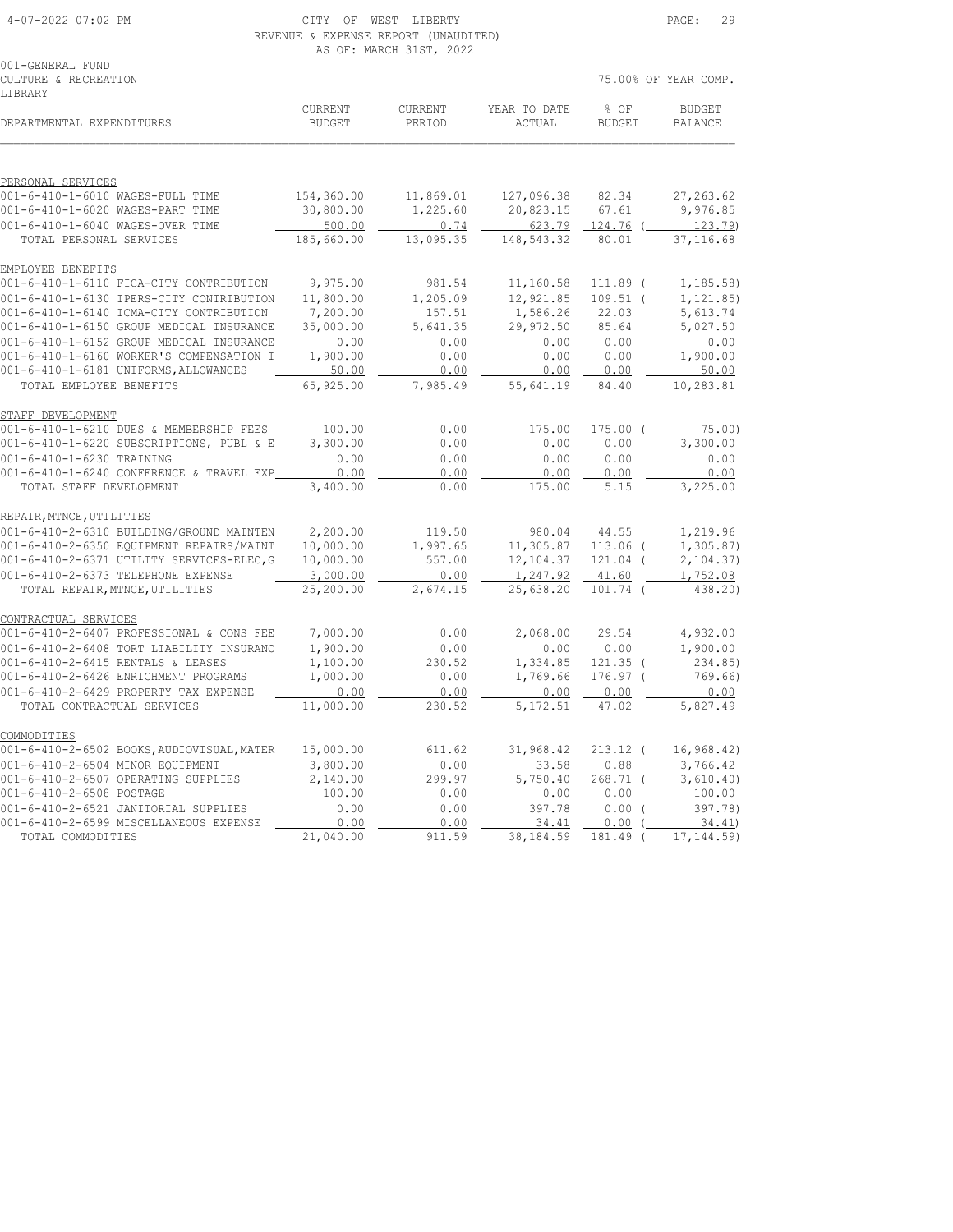| 4-07-2022 07:02 PM | 7 T m 3 Z<br><b>MEST</b><br>TRERTY.<br>へに<br>-----<br>- - - -                             | PAGE | $\sim$ $\sim$ |
|--------------------|-------------------------------------------------------------------------------------------|------|---------------|
|                    | ----------<br>יחס∩סים ס<br>ר תיחי<br><b>DVDDMOD</b><br><b>TIMATIE</b><br>.<br>◡<br>$N+1+$ |      |               |

 REVENUE & EXPENSE REPORT (UNAUDITED) AS OF: MARCH 31ST, 2022

| 001-GENERAL FUND<br>CULTURE & RECREATION<br><b>LIBRARY</b> |                   |                          |                        |                       | 75.00% OF YEAR COMP. |
|------------------------------------------------------------|-------------------|--------------------------|------------------------|-----------------------|----------------------|
| DEPARTMENTAL EXPENDITURES                                  | CURRENT<br>BUDGET | <b>CURRENT</b><br>PERIOD | YEAR TO DATE<br>ACTUAL | % OF<br><b>BUDGET</b> | BUDGET<br>BALANCE    |
| CAPITAL OUTLAY                                             |                   |                          |                        |                       |                      |
| 001-6-410-3-6726 CAPITAL EOUIP RESERVE                     | 0.00              | 0.00                     | 0.00                   | 0.00                  | 0.00                 |
| 001-6-410-3-6727 CAPITAL EOUIPMENT                         | 0.00              | 0.00                     | 2,720.02               | 0.00                  | 2,720.02)            |
| 001-6-410-3-6728 CAPITAL IMPROVEMENTS                      | 63,000.00         | 0.00                     | 15,711.84              | 24.94                 | 47,288.16            |
| TOTAL CAPITAL OUTLAY                                       | 63,000.00         | 0.00                     | 18,431.86              | 29.26                 | 44,568.14            |
| TOTAL LIBRARY                                              | 375,225.00        | 24,897.10                | 291,786.67             | 77.76                 | 83, 438.33           |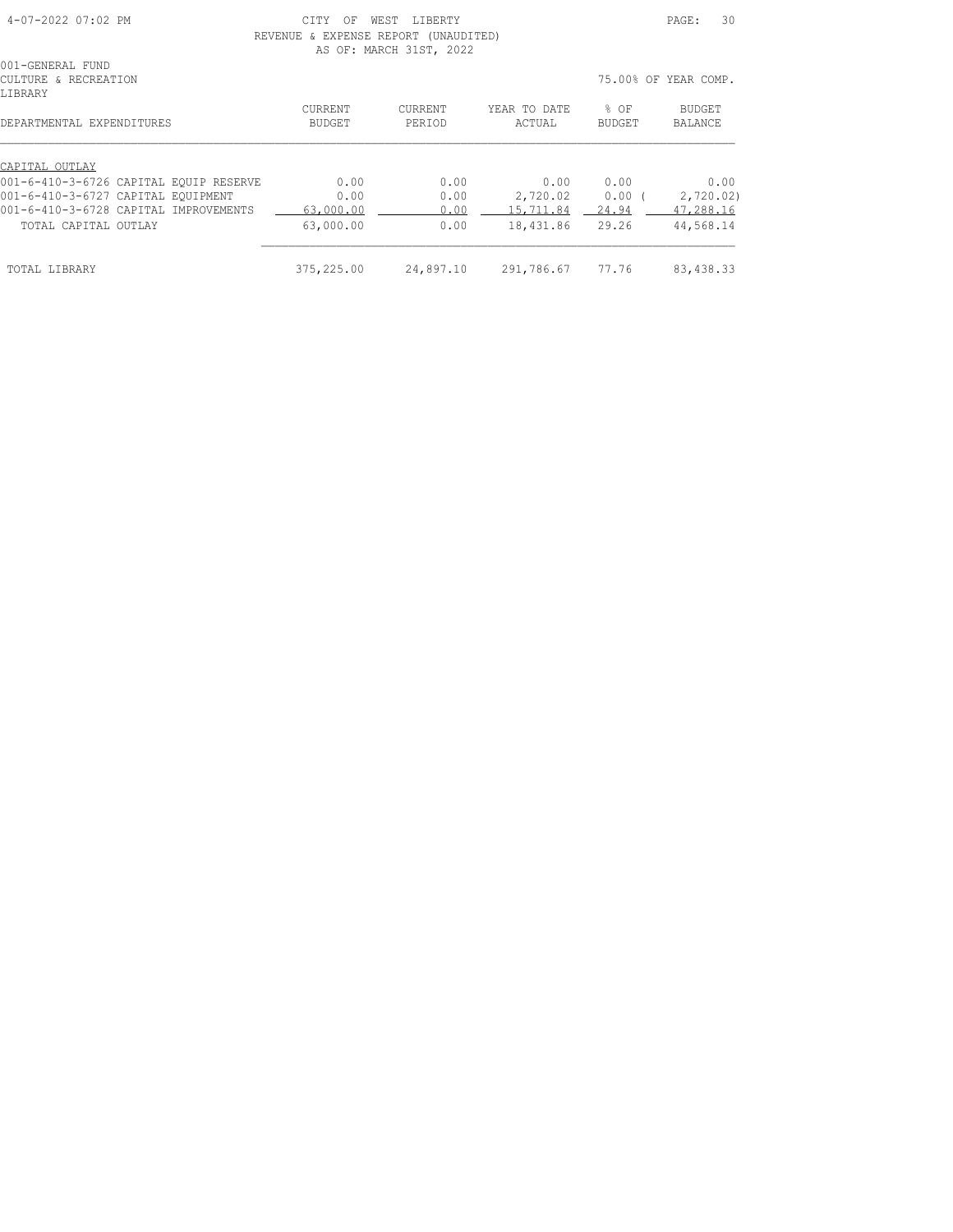### 9:20 PM SALLINGTON MEST Liberty Public Library 04/19/22 **Unpaid Bills Detail** All Transactions

| <b>Type</b>                     | <b>Date</b>                           | Num                      | Memo               | <b>Due Date</b>      | Aging | <b>Open Balance</b> |
|---------------------------------|---------------------------------------|--------------------------|--------------------|----------------------|-------|---------------------|
| Amazon                          |                                       |                          |                    |                      |       |                     |
| Bill                            | 02/19/22                              | 19R9-NNM                 |                    | 03/21/22             | 29    | 245.79              |
| Bill                            | 02/28/22                              | 1C4C-GGL                 |                    | 03/30/22             | 20    | 29.53               |
| Bill                            | 03/04/22                              | 1X7P-MF7P                |                    | 04/03/22             | 16    | 179.00              |
| Bill                            | 03/27/22                              | 1CFX-DJR                 |                    | 04/26/22             |       | 202.48              |
| Bill                            | 03/29/22                              | 1NJ7-3XD1                |                    | 04/28/22             |       | 51.65               |
| Bill                            | 04/01/22                              | 1R1H-RFYJ                |                    | 05/01/22             |       | 12.98               |
| <b>Total Amazon</b>             |                                       |                          |                    |                      |       | 721.43              |
| <b>Antelope Lending Library</b> |                                       |                          |                    |                      |       |                     |
| Bill                            | 03/09/22                              | 01262022                 |                    | 03/19/22             | 31    | 1,163.95            |
|                                 | <b>Total Antelope Lending Library</b> |                          |                    |                      |       | 1,163.95            |
| <b>Baker &amp; Taylor</b>       |                                       |                          |                    |                      |       |                     |
| Bill                            | 02/22/22                              | 2035641807               |                    | 03/24/22             | 26    | 274.71              |
| Bill<br>Bill                    | 03/07/22                              | 2036567265               |                    | 04/06/22             | 13    | 195.53              |
|                                 | 03/21/22<br>03/31/22                  | 2036599853               |                    | 04/20/22<br>04/30/22 |       | 146.05              |
| Bill<br>Bill                    | 04/11/22                              | 2036621010<br>2036649254 |                    | 05/11/22             |       | 510.58<br>123.54    |
| Total Baker & Taylor            |                                       |                          |                    |                      |       | 1,250.41            |
| <b>Climate Engineers</b>        |                                       |                          |                    |                      |       |                     |
| Bill                            | 09/24/21                              | 20198                    |                    | 10/24/21             | 177   | 192.00              |
| Bill                            | 03/25/22                              | 21834                    |                    | 04/24/22             |       | 716.00              |
| <b>Total Climate Engineers</b>  |                                       |                          |                    |                      |       | 908.00              |
| <b>Dan's Doors</b><br>Bill P    | 09/13/21                              | A26383                   |                    |                      |       | $-142.18$           |
|                                 |                                       |                          | Submitted by 7/15/ |                      |       |                     |
| <b>Total Dan's Doors</b>        |                                       |                          |                    |                      |       | $-142.18$           |
| <b>DC Taylor</b><br>Bill        | 04/12/22                              | 21006209IA               |                    | 05/12/22             |       | 1,245.00            |
|                                 |                                       |                          |                    |                      |       |                     |
| <b>Total DC Taylor</b>          |                                       |                          |                    |                      |       | 1,245.00            |
| Demco<br>Bill                   | 04/14/22                              | 7113118                  |                    | 05/14/22             |       | 1,494.10            |
|                                 |                                       |                          |                    |                      |       |                     |
| <b>Total Demco</b>              |                                       |                          |                    |                      |       | 1,494.10            |
| <b>Lookout Books</b><br>Bill    | 03/02/22                              | ARU0330742               |                    | 04/01/22             | 18    | 72.72               |
| <b>Total Lookout Books</b>      |                                       |                          |                    |                      |       | 72.72               |
| <b>Marco Technologies</b>       |                                       |                          |                    |                      |       |                     |
| Bill                            | 03/07/22                              | 467154977                |                    | 03/17/22             | 33    | 210.26              |
| <b>Total Marco Technologies</b> |                                       |                          |                    |                      |       | 210.26              |
| Overdrive                       |                                       |                          |                    |                      |       |                     |
| Bill                            | 01/31/22                              | 06497CP22                |                    | 01/31/22             | 78    | 330.77              |
| Bill                            | 02/28/22                              | 06497CP22                |                    | 02/28/22             | 50    | 223.43              |
| Bill                            | 03/31/22                              | 06497CP22                |                    | 03/31/22             | 19    | 117.95              |
| <b>Total Overdrive</b>          |                                       |                          |                    |                      |       | 672.15              |
| TOTAL                           |                                       |                          |                    |                      |       | 7,595.84            |
|                                 |                                       |                          |                    |                      |       |                     |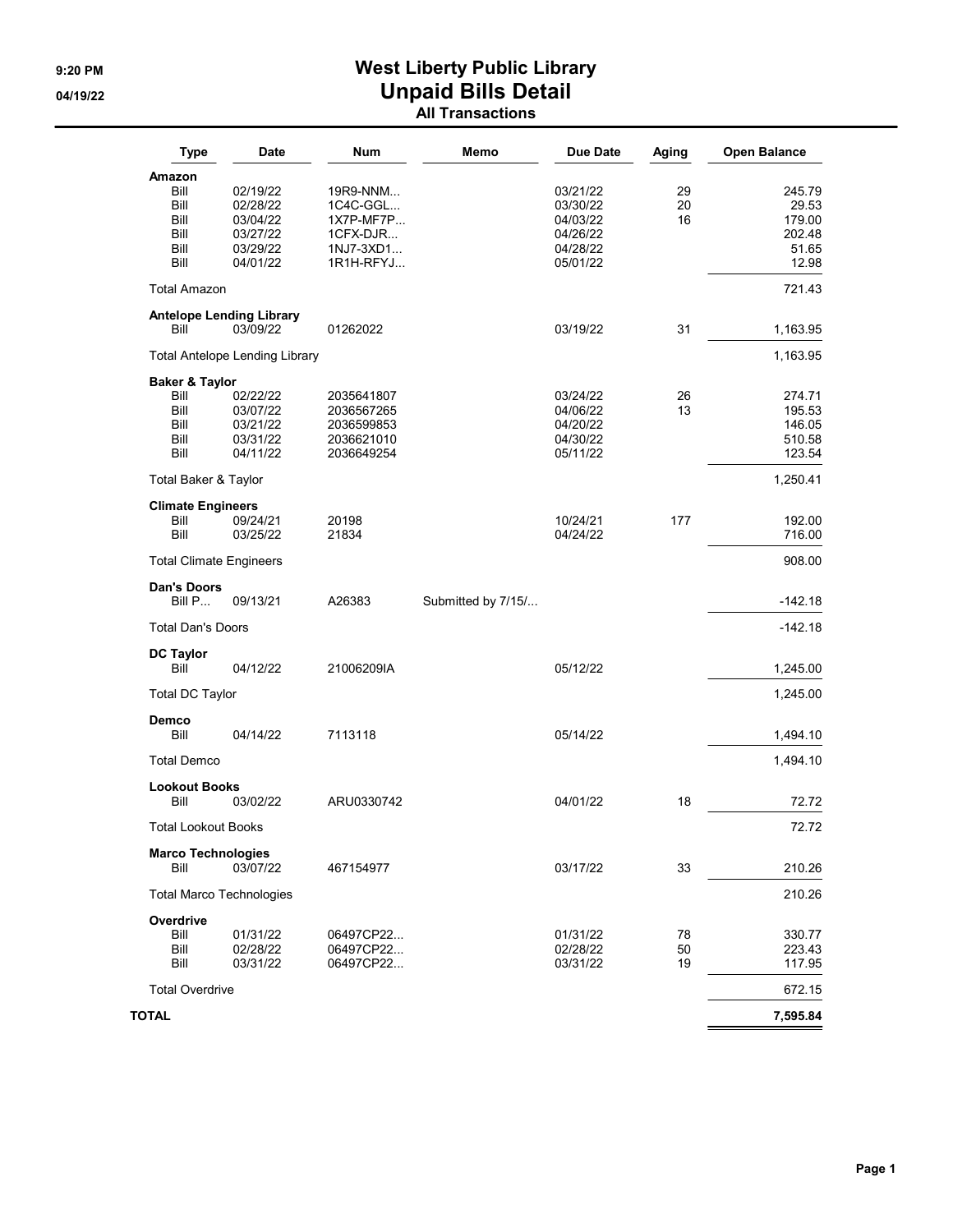### 9:20 PM SALLINGTON MEST Liberty Public Library 04/19/22 FY to Last Month Profit & Loss Cash Basis July 2021 through March 2022

|                                                           | Jul '21 - Mar 22 |
|-----------------------------------------------------------|------------------|
| <b>Ordinary Income/Expense</b>                            |                  |
| <b>Income</b>                                             |                  |
| 4400 · Intergovernmental                                  |                  |
| 4470 County Library Allocation                            | 7,750.00         |
| 4471 · Local Comm Library Allocation                      | 2,500.00         |
| Total 4400 · Intergovernmental                            | 10,250.00        |
| 4700 Misc                                                 |                  |
| 4705 Contributions - Gifts/Grants                         | 18,510.55        |
| 4799 Other Misc Revenue                                   | 919.21           |
| Total 4700 · Misc                                         | 19,429.76        |
| <b>Total Income</b>                                       | 29,679.76        |
| <b>Gross Profit</b>                                       | 29,679.76        |
|                                                           |                  |
| <b>Expense</b><br>6000 · Personal Services                |                  |
| 6010 Wages-Full Time                                      | 121,161.88       |
| 6020 Wages-Part Time                                      | 20,033.15        |
| 6040 Wages-Over Time                                      | 623.79           |
| Total 6000 · Personal Services                            | 141,818.82       |
|                                                           |                  |
| 6100 · Employee Benefits<br>6110 · FICA-City Contribution | 11,160.48        |
| 6130 · IPERS-City Contribution                            | 12.921.85        |
| 6140 · ICMA-City Contribution                             | 1,665.00         |
| 6150 · Group Medical Insurance                            | 27,356.87        |
|                                                           |                  |
| Total 6100 · Employee Benefits                            | 53,104.20        |
| 6200 · Staff Development                                  |                  |
| 6210 · Dues & Membership Fees                             | 175.00           |
| Total 6200 · Staff Development                            | 175.00           |
| 6300 · Repair, Mtnce, Utilities                           |                  |
| 6310 · Building/Ground Maintenance                        | 957.70           |
| 6350 · Equipment Repairs/Maintenance                      | 11,334.82        |
| 6371 · Utility Services                                   | 11,346.92        |
| 6373 · Telephone Expense                                  | 998.03           |
| Total 6300 · Repair, Mtnce, Utilities                     | 24,637.47        |
| 6400 Contractual Services                                 |                  |
| 6407 · Professional & Consortia Fees                      | 2,874.98         |
| 6415 Rentals & Leases                                     | 1,290.94         |
| 6426 Enrichment Programs                                  | 2,434.71         |
| Total 6400 Contractual Services                           | 6,600.63         |
| 6500 Commodities                                          |                  |
| 6502 · Books, Audiovisual Materials                       | 32,165.29        |
| 6504 · Minor Equipment                                    | 30,119.61        |
| 6507 Operating Supplies                                   | 3,298.65         |
| 6521 · Janitorial Supplies                                | 397.78           |
|                                                           |                  |
| Total 6500 · Commodities                                  | 65,981.33        |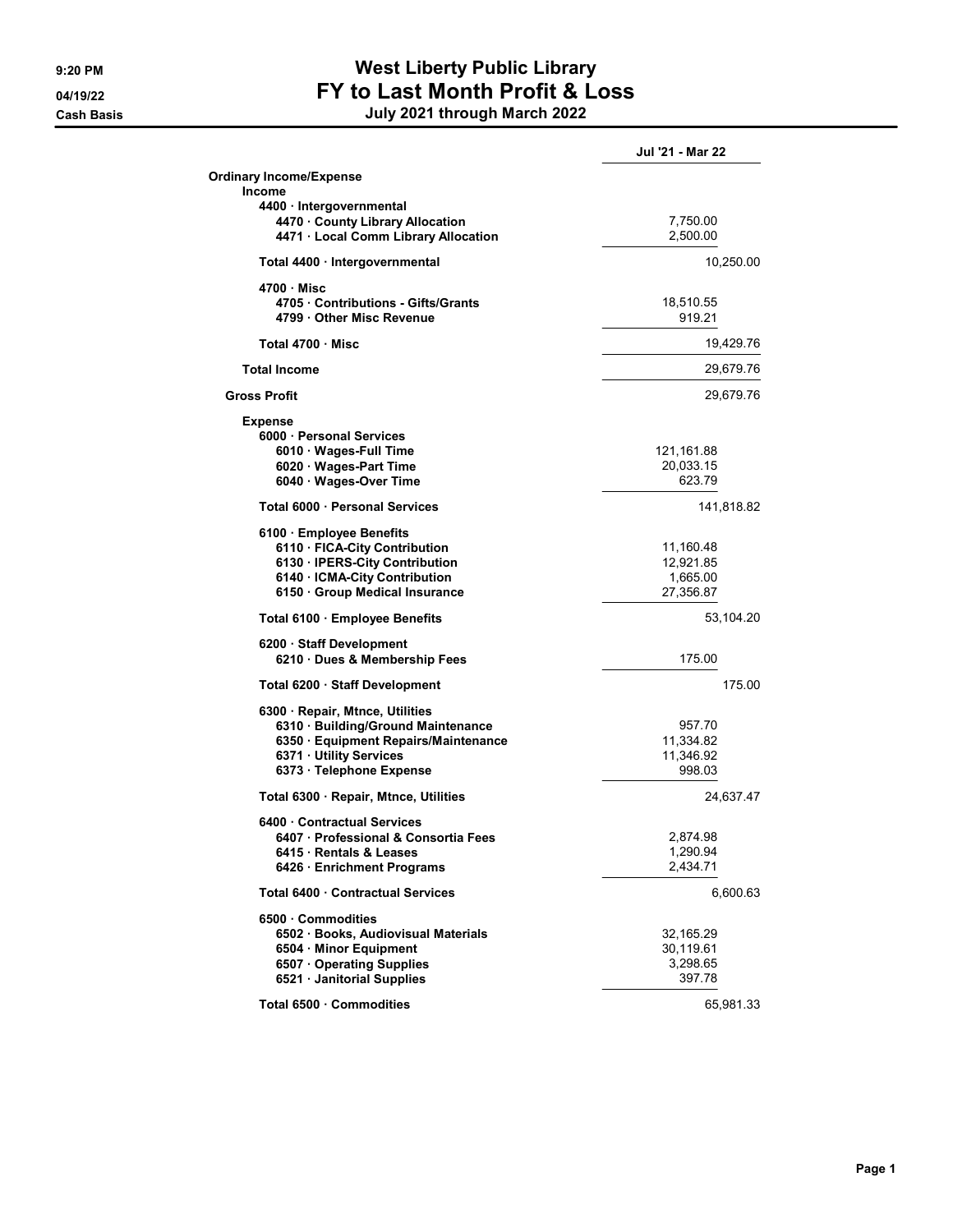### 9:20 PM SALLINGTON MEST Liberty Public Library 04/19/22 FY to Last Month Profit & Loss Cash Basis July 2021 through March 2022

|                                                   | Jul '21 - Mar 22 |
|---------------------------------------------------|------------------|
| 6700 Capital Outlay<br>6726 Capital Equip Reserve | 2,720.02         |
| 6728 Capital Improvements                         | 20,631.94        |
| Total 6700 · Capital Outlay                       | 23,351.96        |
| <b>Total Expense</b>                              | 315,669.41       |
| <b>Net Ordinary Income</b>                        | -285,989.65      |
| Net Income                                        | -285,989.65      |
|                                                   |                  |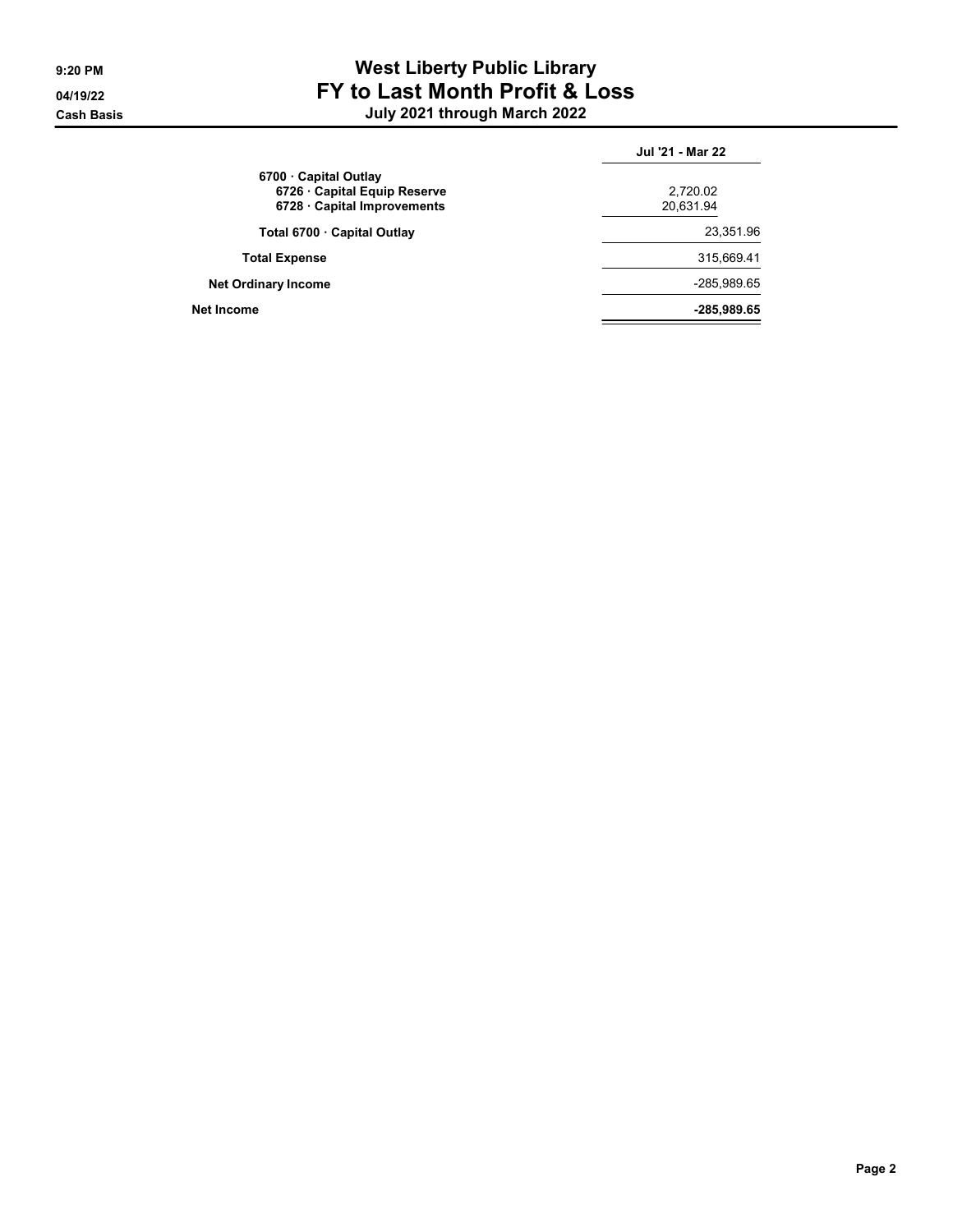## 9:19 PM **West Liberty Public Library** 04/19/22 **Profit & Loss Detail**

**Cash Basis** Cash Basis **March 2022** 

| <b>Type</b>                    | <b>Date</b>                                | Num              | Name                     | Memo                                                  | <b>Paid Amount</b> |
|--------------------------------|--------------------------------------------|------------------|--------------------------|-------------------------------------------------------|--------------------|
| <b>Ordinary Income/Expense</b> |                                            |                  |                          |                                                       |                    |
| <b>Expense</b>                 |                                            |                  |                          |                                                       |                    |
|                                | 6000 Personal Services                     |                  |                          |                                                       |                    |
|                                | 6010 Wages-Full Time                       |                  |                          |                                                       |                    |
| General Jo                     | 03/11/22                                   | P01715           |                          | Payroll ending 03/05/2022                             | 5,934.50           |
| General Jo                     | 03/25/22                                   | p01726           |                          | Payroll ending 3/19/2022                              | 5,934.51           |
|                                | Total 6010 · Wages-Full Time               |                  |                          |                                                       | 11,869.01          |
| General Jo                     | 6020 · Wages-Part Time                     |                  |                          |                                                       |                    |
| General Jo                     | 03/11/22<br>03/25/22                       | P01715<br>p01726 |                          | Payroll ending 03/05/2022<br>Payroll ending 3/19/2022 | 639.60<br>586.00   |
|                                |                                            |                  |                          |                                                       |                    |
|                                | Total 6020 · Wages-Part Time               |                  |                          |                                                       | 1,225.60           |
| General Jo                     | 6040 · Wages-Over Time<br>03/25/22         | p01726           |                          | Payroll ending 3/19/2022                              | 0.74               |
|                                |                                            |                  |                          |                                                       |                    |
|                                | Total 6040 $\cdot$ Wages-Over Time         |                  |                          |                                                       | 0.74               |
|                                | Total 6000 · Personal Services             |                  |                          |                                                       | 13,095.35          |
|                                | 6100 · Employee Benefits                   |                  |                          |                                                       |                    |
|                                | 6110 · FICA-City Contribution              |                  |                          |                                                       |                    |
| General Jo                     | 03/11/22                                   | A27426           |                          | FICA w/h                                              | 399.43             |
| General Jo                     | 03/11/22                                   | A27426           |                          | Medicare w/h                                          | 93.42              |
| General Jo                     | 03/25/22                                   | A27510           |                          | FICA w/h                                              | 396.06             |
| General Jo                     | 03/25/22                                   | A27510           |                          | Medicare w/h                                          | 92.63              |
|                                | Total 6110 · FICA-City Contribution        |                  |                          |                                                       | 981.54             |
| General Jo                     | 6130 · IPERS-City Contribution             |                  |                          |                                                       |                    |
|                                | 03/25/22                                   | A27511           |                          | <b>IPERS</b>                                          | 589.48             |
| General Jo                     | 03/25/22                                   | A27511           |                          | <b>IPERS</b>                                          | 615.61             |
|                                | Total 6130 · IPERS-City Contribution       |                  |                          |                                                       | 1,205.09           |
|                                | 6140 · ICMA-City Contribution              |                  |                          |                                                       |                    |
| General Jo                     | 03/11/22                                   | A27429           |                          |                                                       | 78.75              |
| General Jo                     | 03/25/22                                   | A27515           |                          |                                                       | 78.75              |
|                                | Total 6140 · ICMA-City Contribution        |                  |                          |                                                       | 157.50             |
|                                | 6150 Group Medical Insurance<br>03/25/22   |                  |                          |                                                       |                    |
| General Jo                     |                                            | A27512           |                          | Employer life/disability<br>Employer life/disability  | 60.16              |
| General Jo                     | 03/25/22                                   | A27512           |                          |                                                       | 116.80             |
| General Jo                     | 03/25/22                                   | A27516           |                          | Health insurance                                      | 2,034.84           |
| General Jo                     | 03/25/22                                   | A27516           |                          | Health insurance                                      | 2,200.11           |
| General Jo                     | 03/25/22                                   | A27519           |                          |                                                       | 38.10              |
| General Jo                     | 03/25/22                                   | A27519           |                          |                                                       | 58.10              |
| General Jo<br>General Jo       | 03/25/22<br>03/25/22                       | A27519<br>A27519 |                          |                                                       | 596.28<br>536.95   |
|                                | Total 6150 · Group Medical Insurance       |                  |                          |                                                       | 5,641.34           |
|                                | Total 6100 · Employee Benefits             |                  |                          |                                                       | 7,985.47           |
|                                | 6300 · Repair, Mtnce, Utilities            |                  |                          |                                                       |                    |
|                                | 6310 · Building/Ground Maintenance         |                  |                          |                                                       |                    |
| General Jo                     | 03/03/22                                   | A27380           | Lynch's Plumbing         | <b>Toilet leak</b>                                    | 119.50             |
|                                | Total 6310 · Building/Ground Maintenance   |                  |                          |                                                       | 119.50             |
|                                | 6350 · Equipment Repairs/Maintenance       |                  |                          |                                                       |                    |
| Bill                           | 03/03/22                                   | 19564            | <b>Climate Engineers</b> | Submitted 3/1/2022                                    | 577.70             |
| Bill                           | 03/03/22                                   | 20187            | <b>Climate Engineers</b> | Submitted 3/1/2022                                    | 920.50             |
| Bill                           | 03/18/22                                   | 526476           | Dan's Doors              | Broken handicap button                                | 499.45             |
|                                | Total 6350 · Equipment Repairs/Maintenance |                  |                          |                                                       | 1,997.65           |
|                                |                                            |                  |                          |                                                       |                    |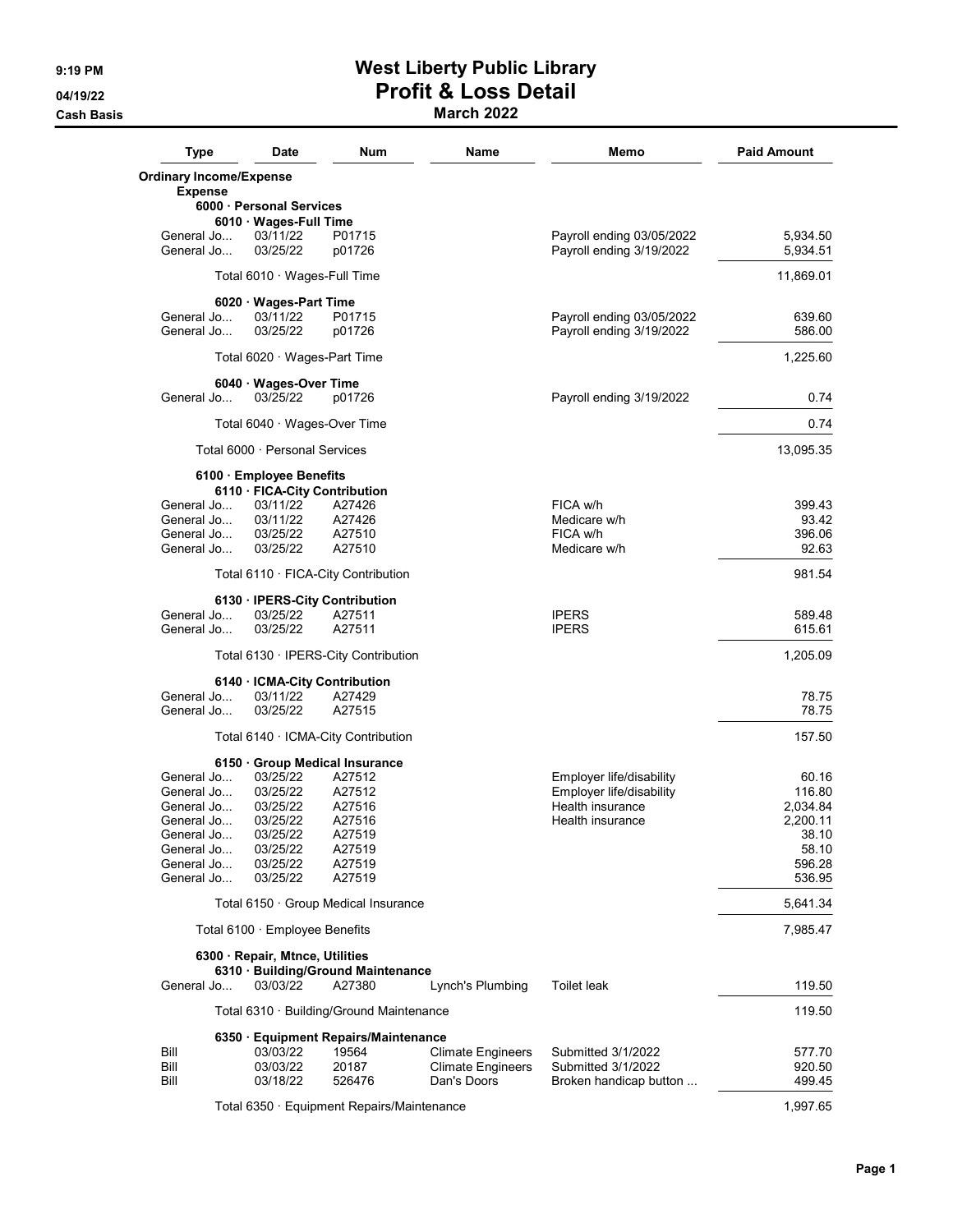### 9:19 PM **West Liberty Public Library** 04/19/22 **Profit & Loss Detail** Cash Basis March 2022

| <b>Num</b><br>Memo<br><b>Type</b><br>Date<br><b>Name</b>                                                      | <b>Paid Amount</b> |
|---------------------------------------------------------------------------------------------------------------|--------------------|
| 6371 · Utility Services                                                                                       |                    |
| General Jo<br>03/03/22<br>A27382<br>MidAmerican En<br>Gas bill                                                | 557.00             |
| Total 6371 · Utility Services                                                                                 | 557.00             |
| Total 6300 · Repair, Mtnce, Utilities                                                                         | 2,674.15           |
| 6400 Contractual Services                                                                                     |                    |
| 6415 · Rentals & Leases                                                                                       |                    |
| Bill<br>03/03/22<br>464815364<br>Marco Technolo<br>Submitted 3/1/2022                                         | 230.52             |
| Total 6415 · Rentals & Leases                                                                                 | 230.52             |
| 6426 · Enrichment Programs                                                                                    |                    |
| Bill<br>03/03/22<br>2036501878<br>Baker & Taylor<br>3 book club titles                                        | 53.76              |
| Total 6426 · Enrichment Programs                                                                              | 53.76              |
| Total 6400 · Contractual Services                                                                             | 284.28             |
| 6500 Commodities                                                                                              |                    |
| 6502 · Books, Audiovisual Materials<br>03/03/22<br>Bill<br>2036516005<br>Baker & Taylor<br>23 patron requests | 301.32             |
| Bill<br>03/03/22<br>2036501878<br>Baker & Taylor<br>7 racial justice grant titles                             | 82.80              |
| Bill<br>03/03/22<br>Baker & Taylor<br>6 adult titles<br>2036516005                                            | 80.91              |
| Bill<br>03/03/22<br>2036516005<br>Baker & Taylor<br>1 children's title                                        | 6.26               |
| Bill<br>03/03/22<br>2036516005<br>Baker & Taylor<br>1 racial justice grant title                              | 11.99              |
| Bill<br>03/03/22<br>2036501878<br>Baker & Taylor<br>4 adult titles                                            | 51.52              |
| Bill<br>03/03/22<br>2036501878<br>Baker & Taylor<br>2 children's titles                                       | 23.06              |
| Total 6502 · Books, Audiovisual Materials                                                                     | 557.86             |
| Total 6500 · Commodities                                                                                      | 557.86             |
| <b>Total Expense</b>                                                                                          | 24,597.11          |
|                                                                                                               | $-24,597.11$       |
| Net Ordinary Income                                                                                           |                    |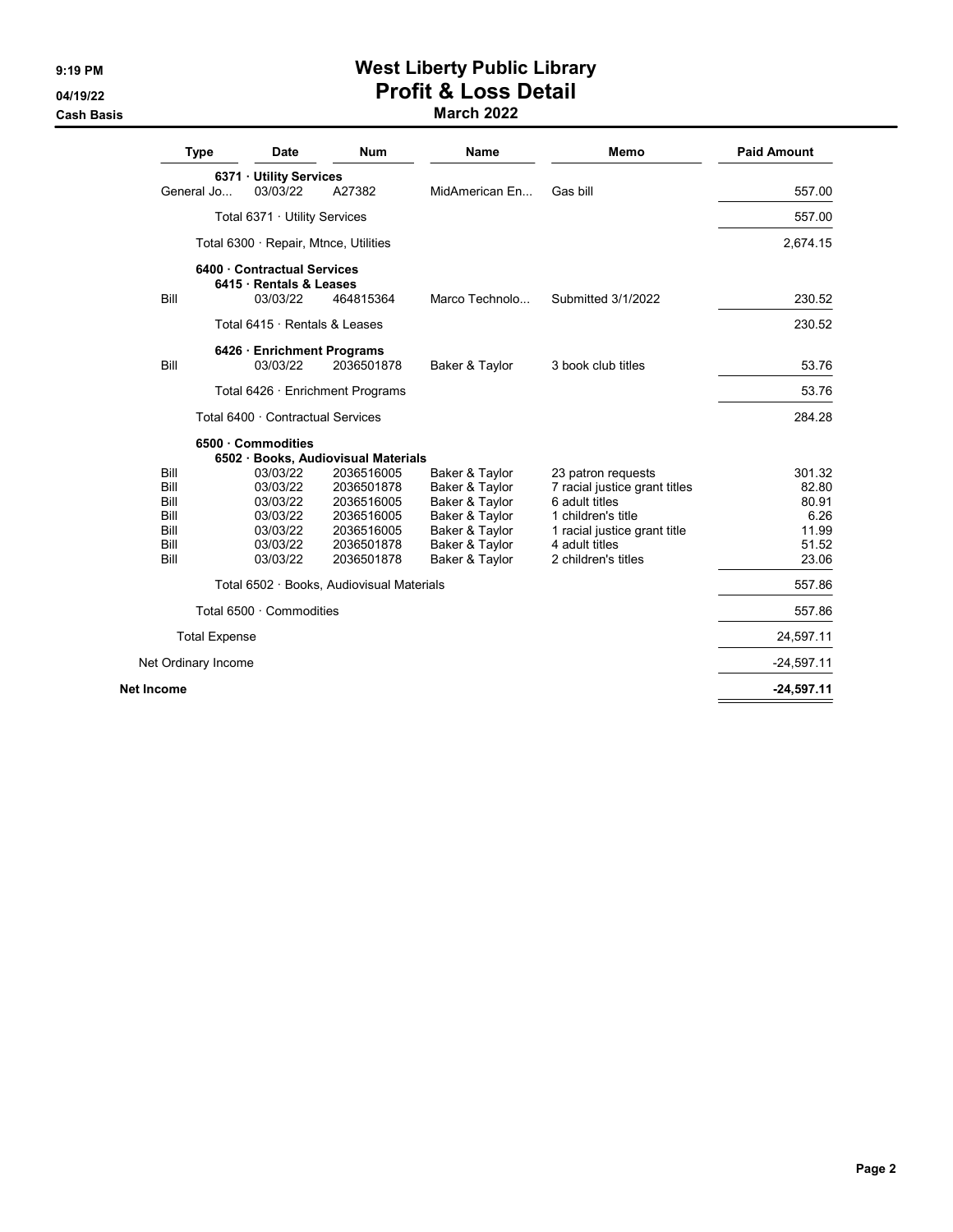| <b>Account</b> | <b>Grant/Account to transfer from</b>   | <b>Amount</b>         | <b>Notes</b>                               |
|----------------|-----------------------------------------|-----------------------|--------------------------------------------|
|                |                                         |                       |                                            |
|                |                                         |                       | There are still \$7,735 left of the Racial |
| 6502           | <b>Racial Justice Grant</b>             | 3799.16               | Justice Grant that was received in 2021    |
|                | State Historical Society/ West Liberty  |                       |                                            |
| 6502           | <b>Heritage Foundation</b>              | 16500                 |                                            |
| 6426           | Peggy Barber Tribute Grant              | 730.84                | Still 1769.16 left in that grant           |
|                |                                         | Wages for Ali         |                                            |
|                | American Rescue Plan: Humanities Grants | Oepping from 5/1-     |                                            |
| 6010           | for Libraries                           | 6/30                  |                                            |
|                |                                         |                       |                                            |
|                |                                         | 10 hours of wages per |                                            |
|                | American Rescue Plan: Humanities Grants | week for Keegan       |                                            |
| 6020           | for Libraries                           | Paisley from 6/1-6/30 |                                            |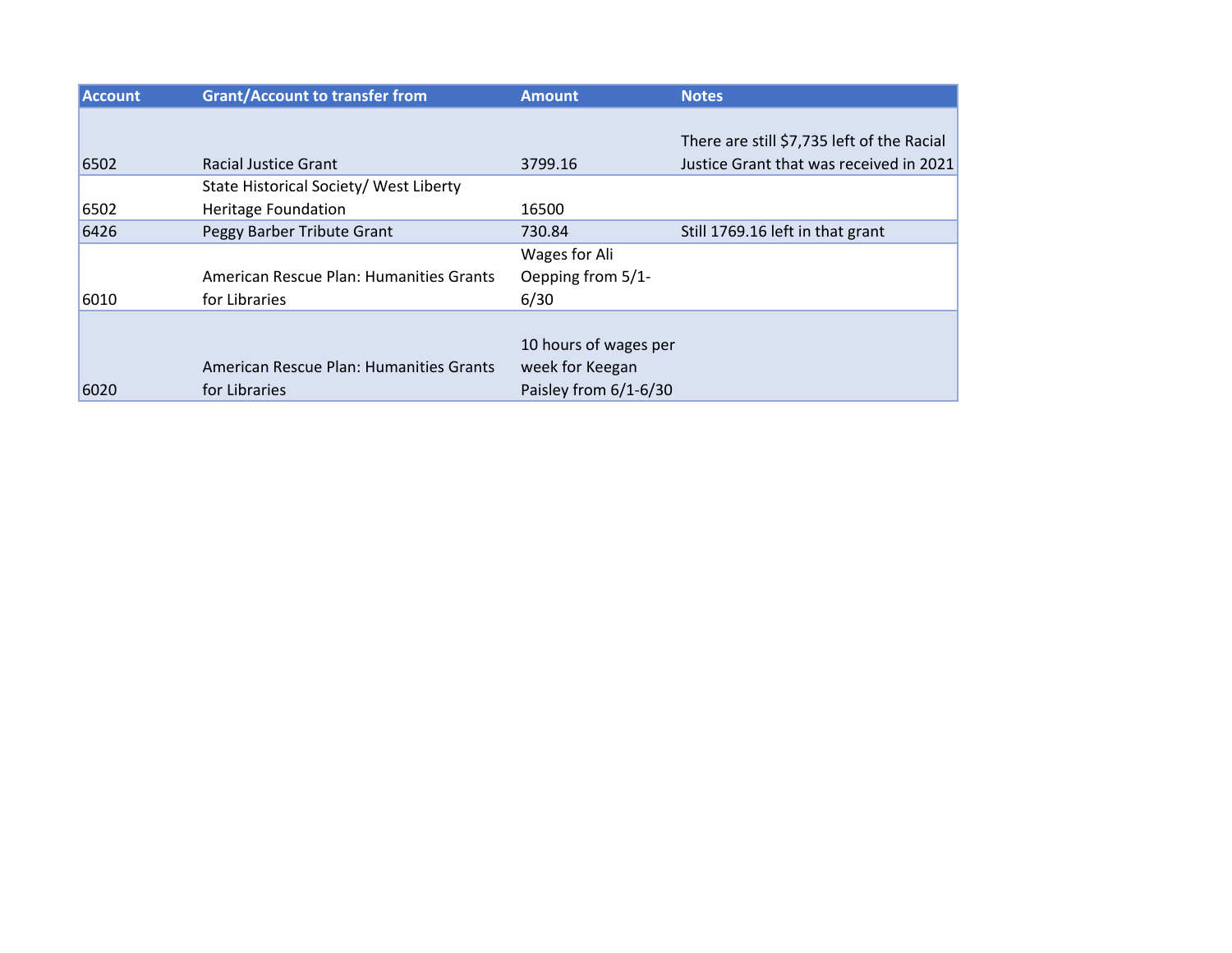## Action Form- Contracting Cities

## History:

Within the past two years, the Board has been looking towards increasing the amount of money paid by our contracting cities so that we are following the spirit of section 3E of the State Library of Iowa's Open Access Terms of Agreement.

The goal is to charge Atalissa and Nichols \$12/capita. As the library director was unable meet with the current city council in either city, the same rate of \$8/capita will be submitted to these municipalities.

## Budget Impact:

None as the contracting rate will remain the same depending on the populations of Atalissa and Nichols

### Options:

Submit the attached contracts as written or negotiate changes with Atalissa and Nichols

## Staff's Recommended Action:

I recommend that we submit the contracts as written, and address increasing the rate at a finance committee meeting in October.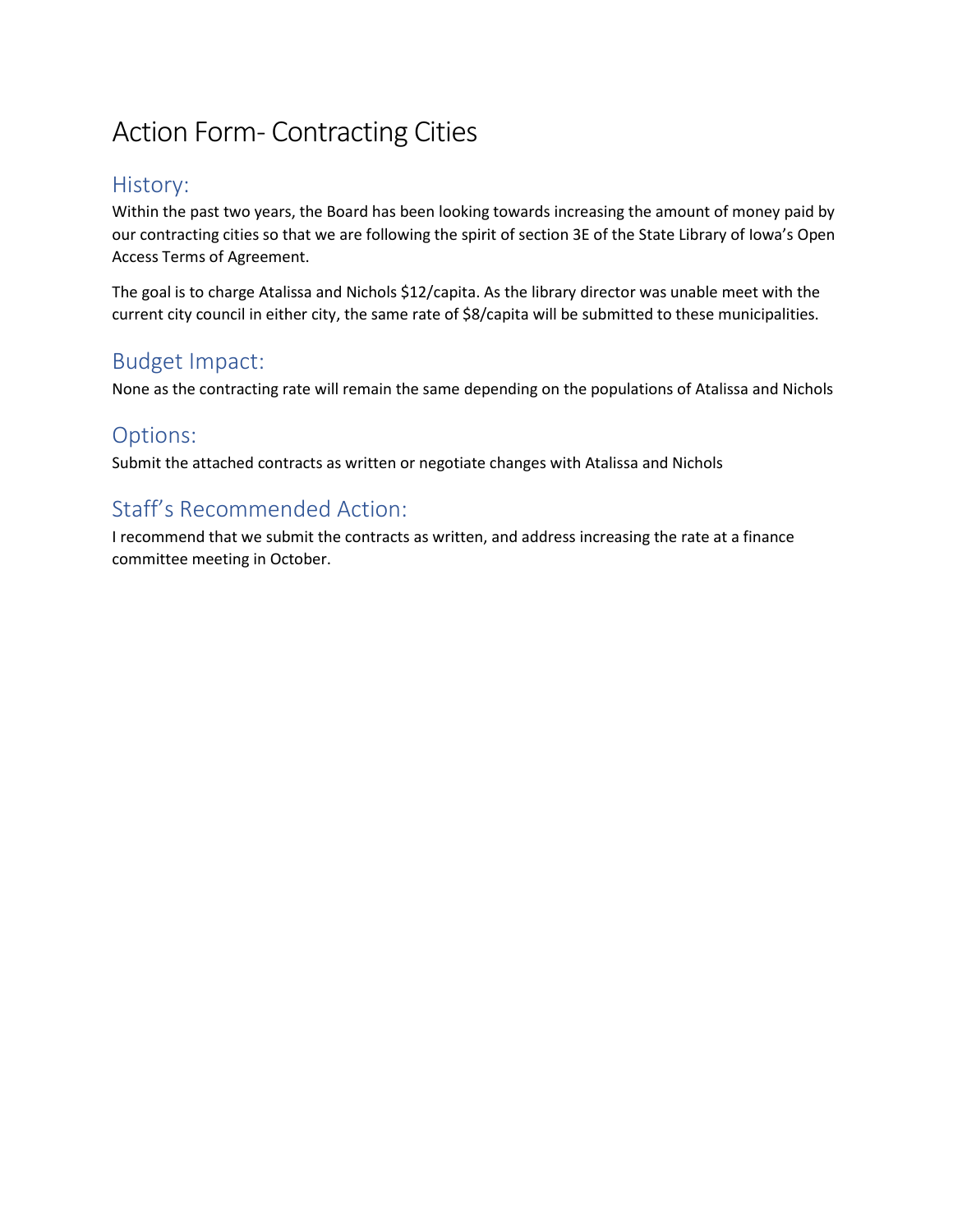### **Open Access – Terms of Agreement** FY23 (July 1, 2022 - June 30, 2023)



According to the **ENRICH IOWA AGREEMENT** made by and between the State Library of Iowa, and the Participating Library, hereafter referred to as the Participant, in accordance with the terms and conditions set forth below effective July 1, 2022 - June 30, 2023, it is mutually understood and agreed:

#### 1. Purpose

Open Access is a program funded by the Iowa Legislature and administered by the State Library of Iowa. Open Access pays Iowa libraries to serve eligible Iowa residents from outside their local jurisdiction.

The purpose of the Open Access program is to offer Iowa residents access to libraries all over the state, so that Iowans have the convenience of using a library where they work, go to school, shop or visit.

#### 2. DEFINITIONS

Local Library Jurisdiction: The jurisdiction is the area for which a library is funded to serve. This includes:

- Any city that funds the public library including the city where the library is located, and any contracting cities.
- Any unincorporated jurisdiction that funds the public library including the unincorporated portions of the county where the library is located, and any unincorporated portions of other counties.
- Any participating college, university or community college library.

Eligible Patron: Must be a resident of Iowa; live outside the local library jurisdiction; and meets one of the following criteria:

- Lives in a community that provides a public library
- Lives in an unincorporated area that provides, or contracts for, library services
- Lives in a community that contracts for library services
- Attends an Iowa public or private university, college, or community college

#### Transactions:

#### Eligible - Participants are required to circulate eligible items to all eligible patrons.

- A. Physical items in all formats except for equipment.
- B. Items must be from your collection and for use outside the library. Items packaged together as a unit and checked out as a unit, are one transaction.
- C. Playaways or similar devices.
- D. Renewals of eligible items as listed on lines A to C above.

#### Ineligible:

- A. Downloadable audio, video, e-Books or other electronic items.
- B. Database use.
- C. Equipment including laptops, tablets, projectors, game consoles, eReaders, wireless hotspots, or other types of equipment.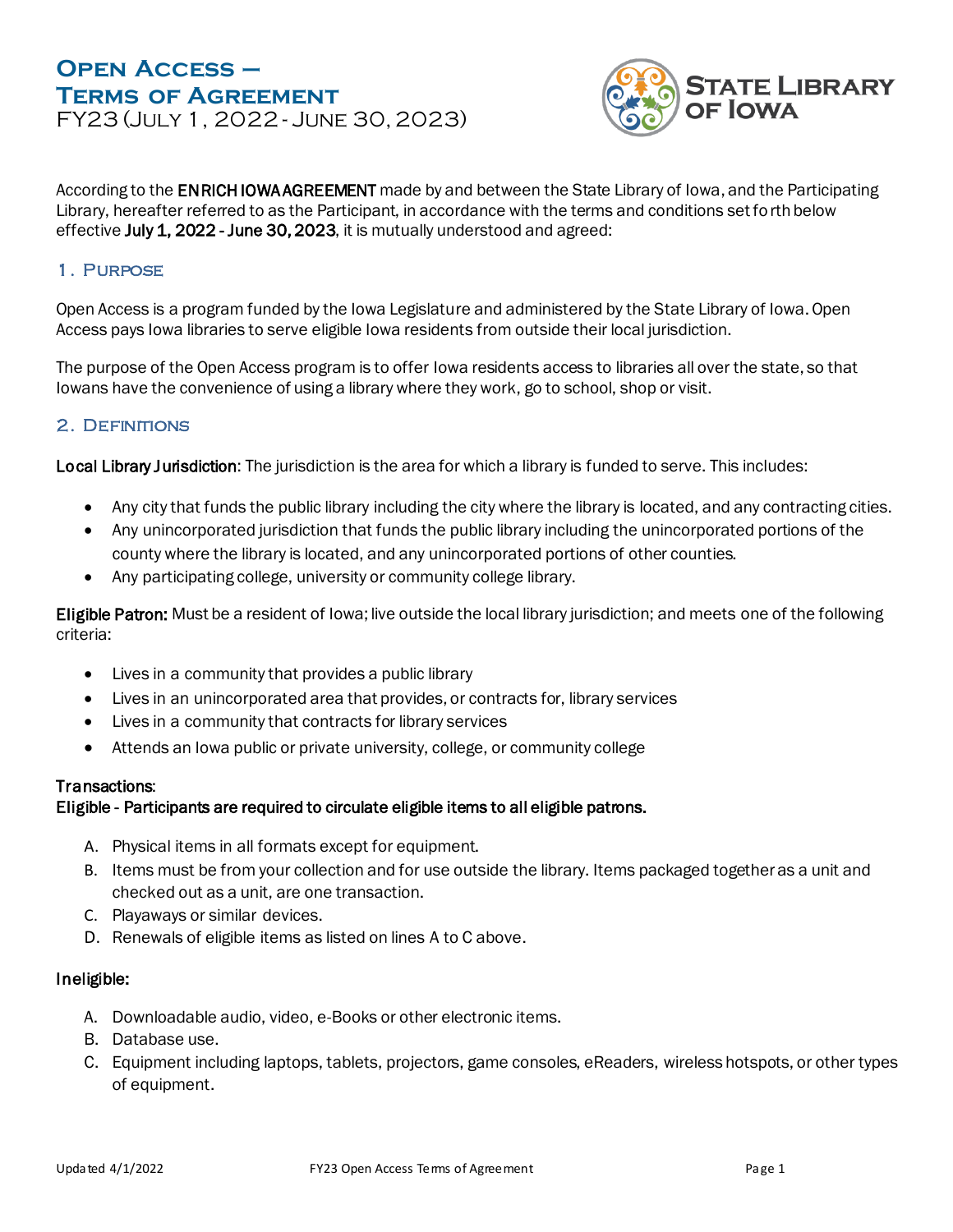#### 3. General Provisions

- A. Libraries must return the ENRICH IOWA AGREEMENT, indicating in the box provided, that the library will participate in Open Access. It must be signed by the library director or other signatory authority, and must be received by the State Library on or before April 30, 2022.
- B. To participate in Open Access for FY23, a public library must have been established on or before July 1, 2020 in accord with the Code of Iowa, 392.1.
- C. A public library must meet Direct State Aid Tier 1 requirements or higher in order to receive Open Access funding.
- D. Participants cannot deny service to residents from any Iowa jurisdiction with a public library or a student at a participating Iowa academic institution. Open Access Eligible Patrons are subject to the same circulation policies, regulations, and restrictions, as local patrons for eligible transactions, except for limits referred to in provision 3F below.
- E. A local public library board or academic library director may decide to deny Open Access service to residents of a jurisdiction that is contracting with a library(s) at a rate that the board or academic library director deems to be inequitable. The library's board or academic library director must notify the State Library, and the jurisdiction denied service, in writing, of its intent and rationale for the decision prior to any action.
- F. A local public library board or academic library director may decide to limit the number of Open Access items checked out to Eligible Patrons. If the library chooses to limit the number of Open Access items checked out it must treat all Open Access Eligible Patrons equally. The library's board or academic library director must notify the State Library in writing of its intent and rationale for the decision prior to limiting access.
- G. Participants have the option to offer services other than Eligible Transactions to Eligible Patrons.

#### 4. The Participant shall:

- A. Provide a signed ordinance or other legal documentation to the State Library, dated on or before July 1, 2020, establishing it as a public library.
- B. Check out eligible library materials to Eligible Patrons.
- C. Accept returned items borrowed from any other library in Iowa.
	- a. Return items to any owning library in Iowa and indicate the return date.
	- b. Public Libraries must use IAShares to return items to other public libraries. Public Libraries should use the USPS to return items to any other type of library that is not on IA.
	- c. Academic libraries should use USPS when returning items to academic or public libraries.
	- d. Log an accurate record and keep receipts of actual postage spent to return items. When using USPS to return items, receipts are required for reimbursement. Libraries will be reimbursed for the full postage amount spent to return Open Access items. Libraries will not be reimbursed for any other method of return.
	- e. If an item is overdue, the library that owns the item may collect any fines according to local policy.
	- f. Interlibrary Loan items are not eligible for postage reimbursement.
	- g. Items returned through the IAShares service are not eligible for postage reimbursement.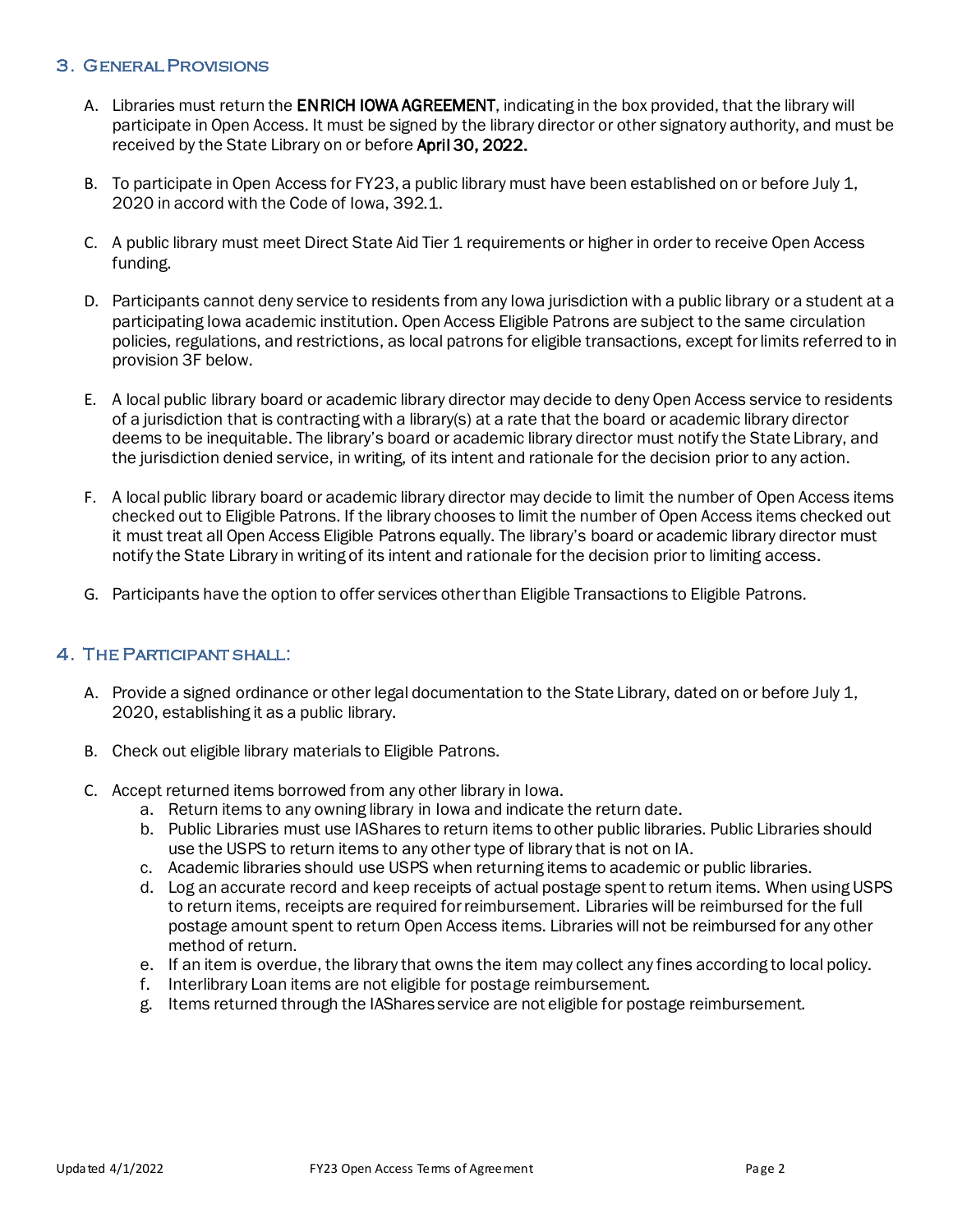#### 5. The State Library of Iowa shall:

- A. Administer the Open Access program.
- B. Distribute Open Access funds to participants based upon the formula and availability of funds.
- C. Inform libraries about the availability of Open Access funds.
- D. Answer Open Access related questions.
- E. Communicate changes to the program in a timely manner.
- F. Monitor compliance with the Open Access terms of agreement.
- G. Initiate a transaction audit if deemed necessary.
- H. Take appropriate action if a participant is not honoring the terms of this agreement.
- I. Provide a list of communities (that either provide a public library or pay for service to a public library) and participating academic libraries whose patrons are eligible for Open Access.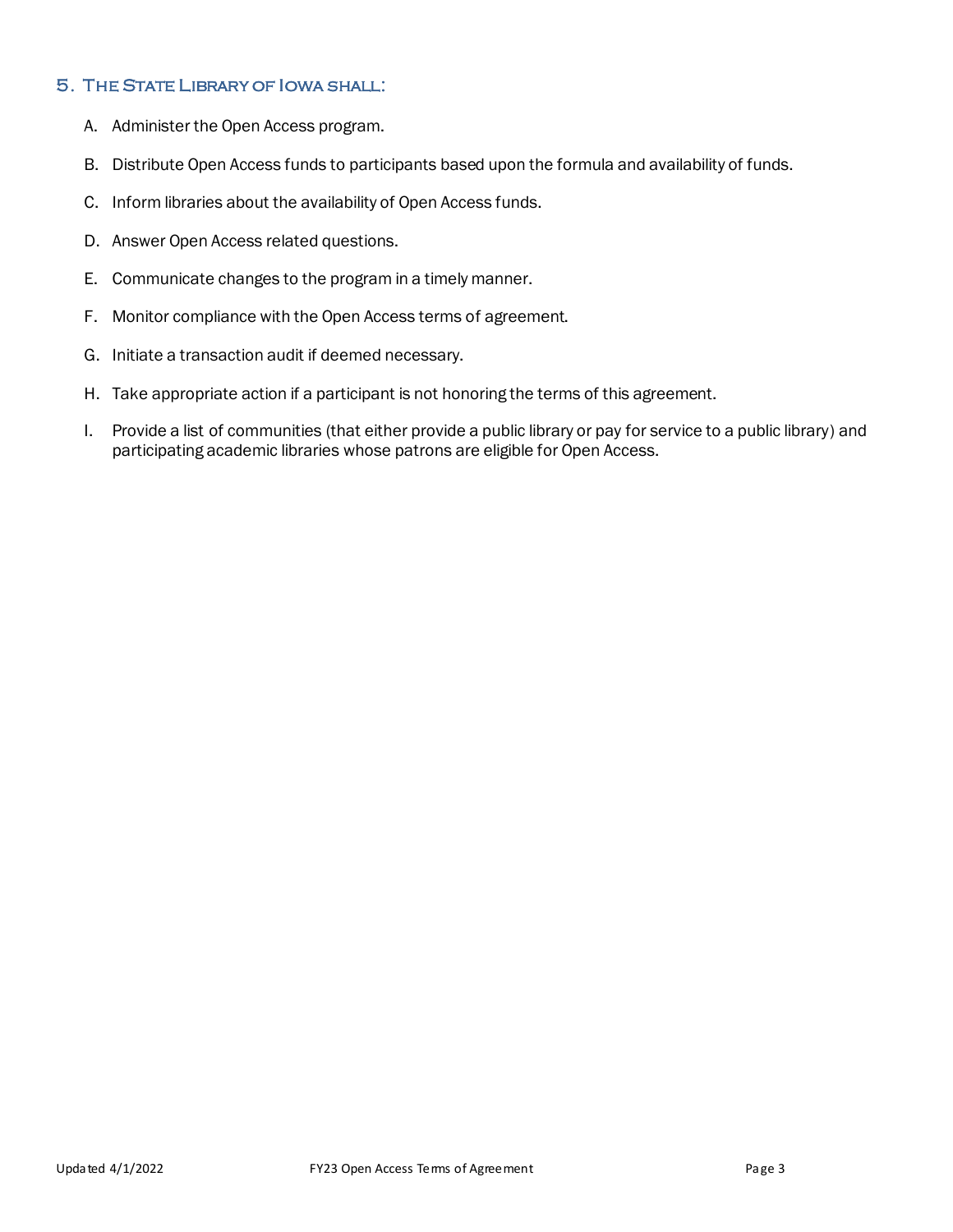#### **CONTRACT FOR LIBRARY SERVICES**

This Contract for Library Services is made as of \_\_\_\_\_\_\_\_\_\_\_\_, 2022, between the **BOARD OF TRUSTEES OF WEST LIBERTY PUBLIC LIBRARY** (the "Library"), 400 North Spencer Street, West Liberty, IA 52776, and the CITY OF ATALISSA, IOWA (the City), 122 3<sup>rd</sup> Street, Atalissa, IA 52720.

#### **RECITALS:**

A. The Library is a public library which is supported by taxes levied upon the property located within the corporate boundaries of the City of West Liberty, Iowa, pursuant to Iowa Code Section 256.69.

B. The City desires to provide on behalf of its citizens the use of the Library's facilities and materials, and the Library is willing to provide such use of its facilities and materials on the terms and conditions contained in this Contract.

**THEREFORE**, the Library and the City agree as follows:

1. The City shall appropriate funds at the rate of \$8.00 per capita for the 2022- 2023 fiscal year and pay such amount to the Library.

2. In consideration of such payments by the City, the Library shall provide to the City's residents use of the Library's facilities and materials on the same terms and conditions as provided to the residents of West Liberty, Iowa.

3. This Contract may be renewed from time to time by agreement of the Library and the City. If the Library does not receive the payments as provided above, the Library may terminate this Contract by providing written notice to the City.

Signed as of the date first stated above.

CITY OF ATALISSA, IOWA BOARD OF TRUSTEES OF

WEST LIBERTY PUBLIC LIBRARY

By\_\_\_\_\_\_\_\_\_\_\_\_\_\_\_\_\_\_\_\_\_\_ By\_\_\_\_\_\_\_\_\_\_\_\_\_\_\_\_\_\_\_\_\_\_\_\_\_\_\_\_

Mayor Chair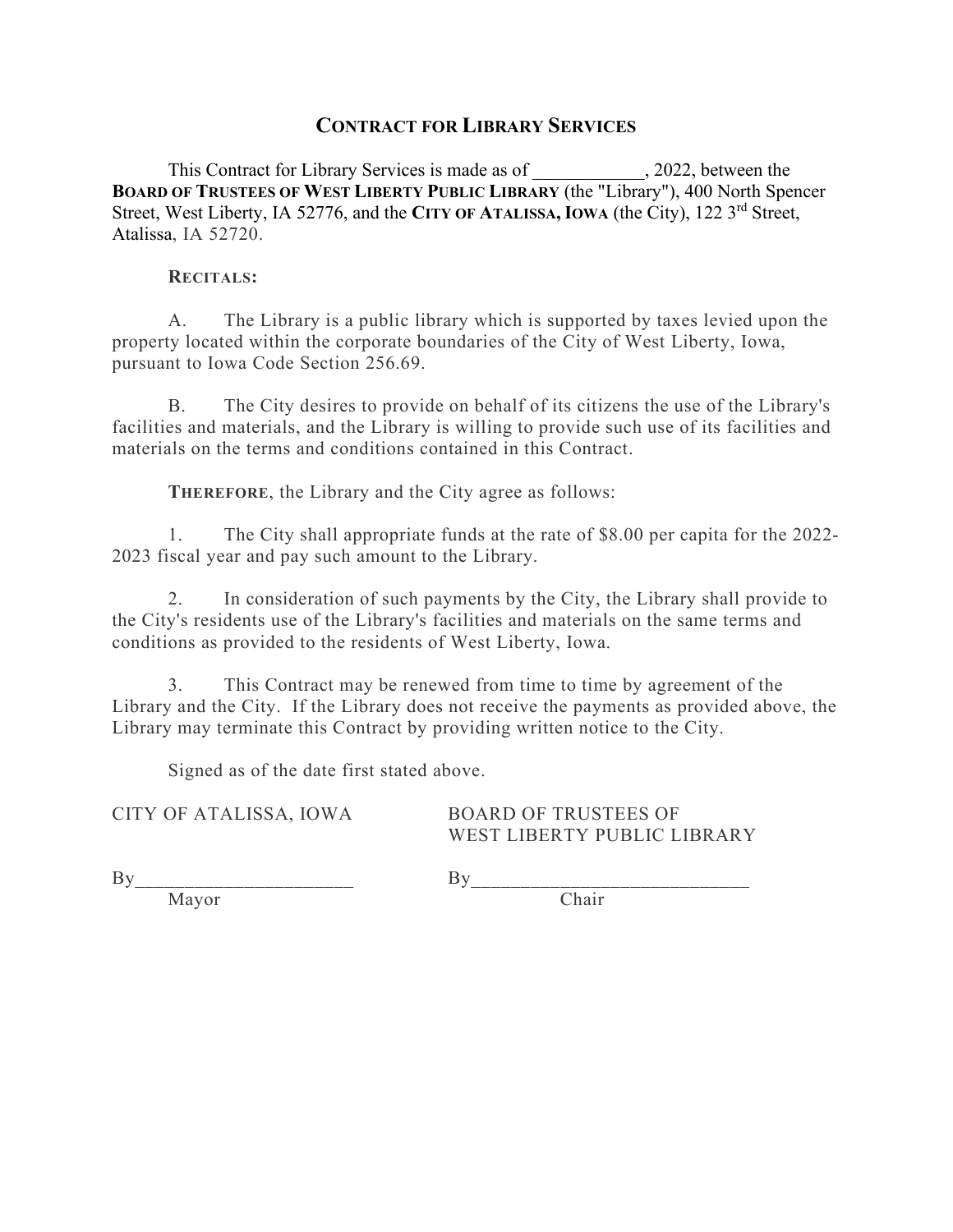#### **CONTRACT FOR LIBRARY SERVICES**

This Contract for Library Services is made as of \_\_\_\_\_\_\_\_\_\_\_\_, 2022, between the **BOARD OF TRUSTEES OF WEST LIBERTY PUBLIC LIBRARY** (the "Library"), 400 North Spencer Street, West Liberty, IA 52776, and the **CITY OF NICHOLS, IOWA** (the City), 4429 Ijem Ave, Nichols, IA 52766.

#### **RECITALS:**

A. The Library is a public library which is supported by taxes levied upon the property located within the corporate boundaries of the City of West Liberty, Iowa, pursuant to Iowa Code Section 256.69.

B. The City desires to provide on behalf of its citizens the use of the Library's facilities and materials, and the Library is willing to provide such use of its facilities and materials on the terms and conditions contained in this Contract.

**THEREFORE**, the Library and the City agree as follows:

1. The City shall appropriate funds at the rate of \$8.00 per capita of its residents for the 2022-2023 fiscal year and pay such amount to the Library.

2. In consideration of such payments by the City, the Library shall provide to the City's residents use of the Library's facilities and materials on the same terms and conditions as provided to the residents of West Liberty, Iowa.

3. This Contract may be renewed from time to time by agreement of the Library and the City. If the Library does not receive the payments as provided above, the Library may terminate this Contract by providing written notice to the City.

Signed as of the date first stated above.

CITY OF NICHOLS, IOWA BOARD OF TRUSTEES OF WEST LIBERTY PUBLIC LIBRARY

By\_\_\_\_\_\_\_\_\_\_\_\_\_\_\_\_\_\_\_\_\_\_ By\_\_\_\_\_\_\_\_\_\_\_\_\_\_\_\_\_\_\_\_\_\_\_\_\_\_\_\_

Linsey Reimers, Mayor Chair

M09227 \36\Contract for Library Services - Nichols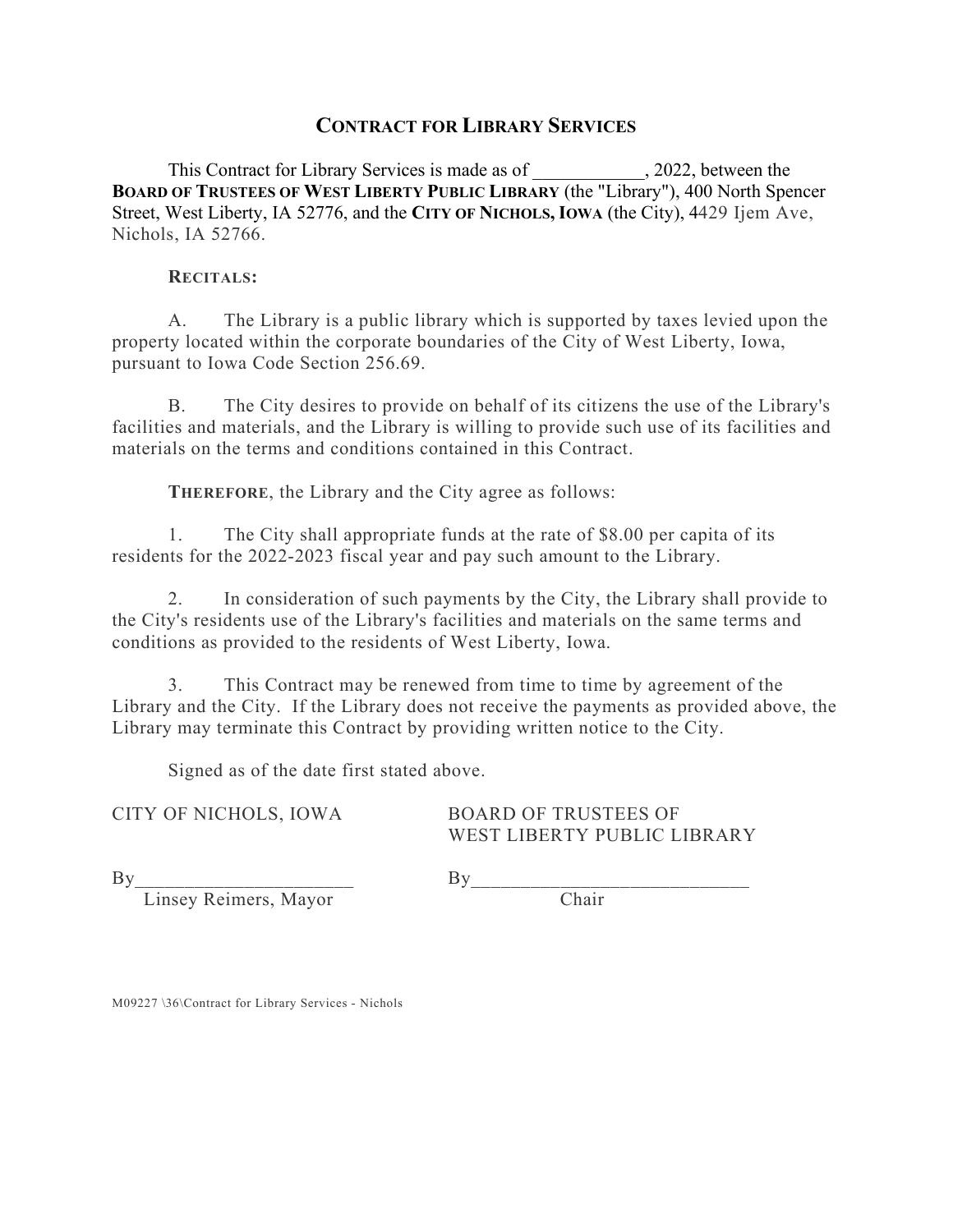## Action Form- Meeting Room Construction

## History:

S&G Construction will be providing a schedule for the Meeting Room Construction. As of this report, I am not sure when that schedule will be provided. Tentatively, preliminary demolition begins on May 25, with an official start date of June 6. Staff will be cleaning out the closets before that date and if necessary, will present a list to the Board regarding items to be disposed of. I have written up the agendas for May and June and they each include a Meeting Room Construction update item in Old Business. This will be where Tim can present any cost changes and payments that need to be approved by the board. S&G Construction and V&K have my cell phone number in case there are any problems that I need to deal with directly.

The Building & Maintenance committee should be prepared to support Tim however necessary.

Budget Impact:

Hopefully none.

Options: No action is required.

Staff's Recommended Action:

No action is required.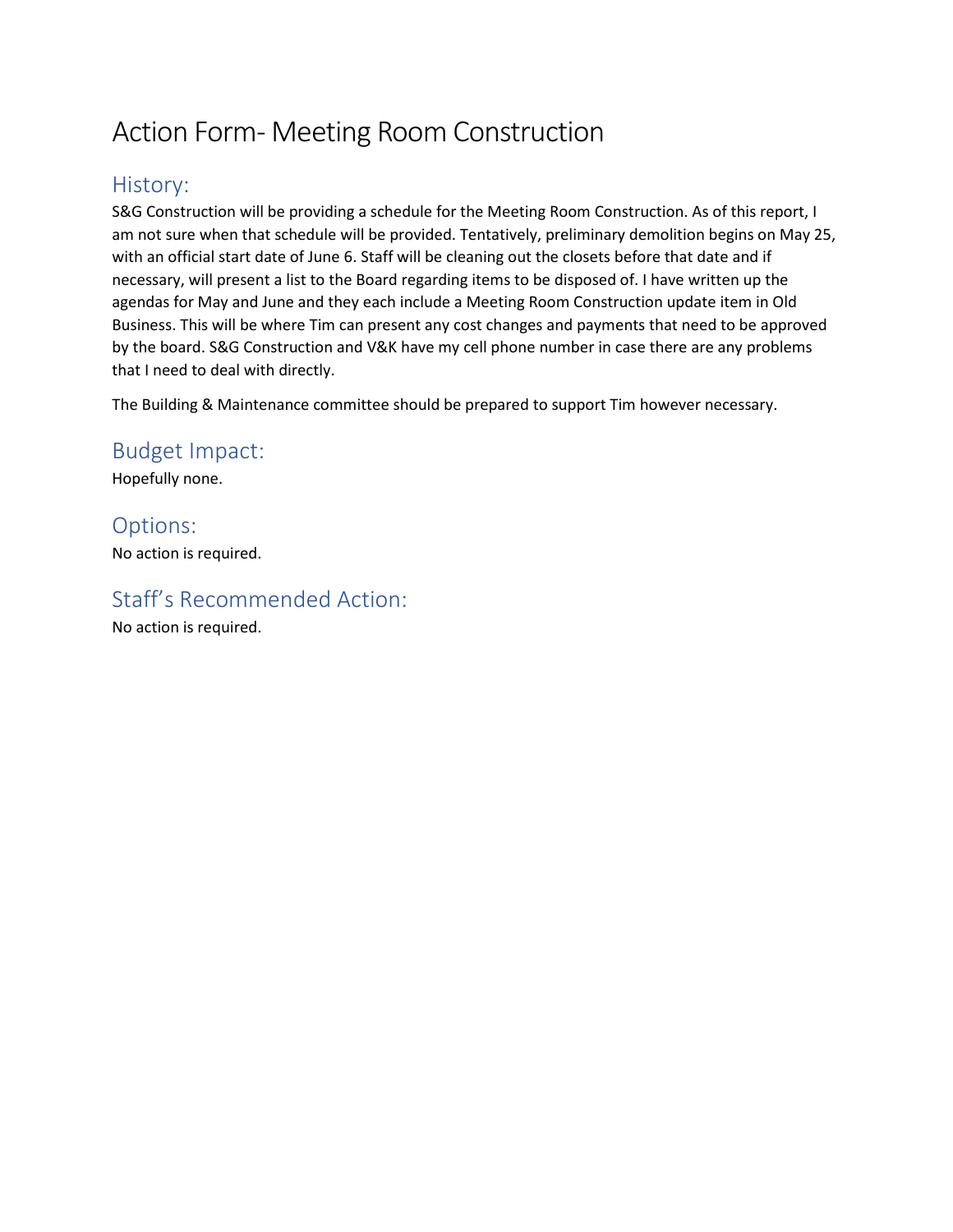## Action Form- FY23 Calendar

## History:

The FY23 Calendar was created following our Hours of Service policy. The Board should take this time to review their own personal calendars to see if there are potential conflicts (such as work events) in the calendar, particularly regarding board meeting dates. Staff did consult with the WLCSD calendar in the preparation of this calendar and believes that parent/teacher conferences have been accounted for.

## Budget Impact:

None

### Options:

Approve FY23 Calendar as is or approve with adjustments made as discussed.

## Staff's Recommended Action:

Approve the calendar as necessary.